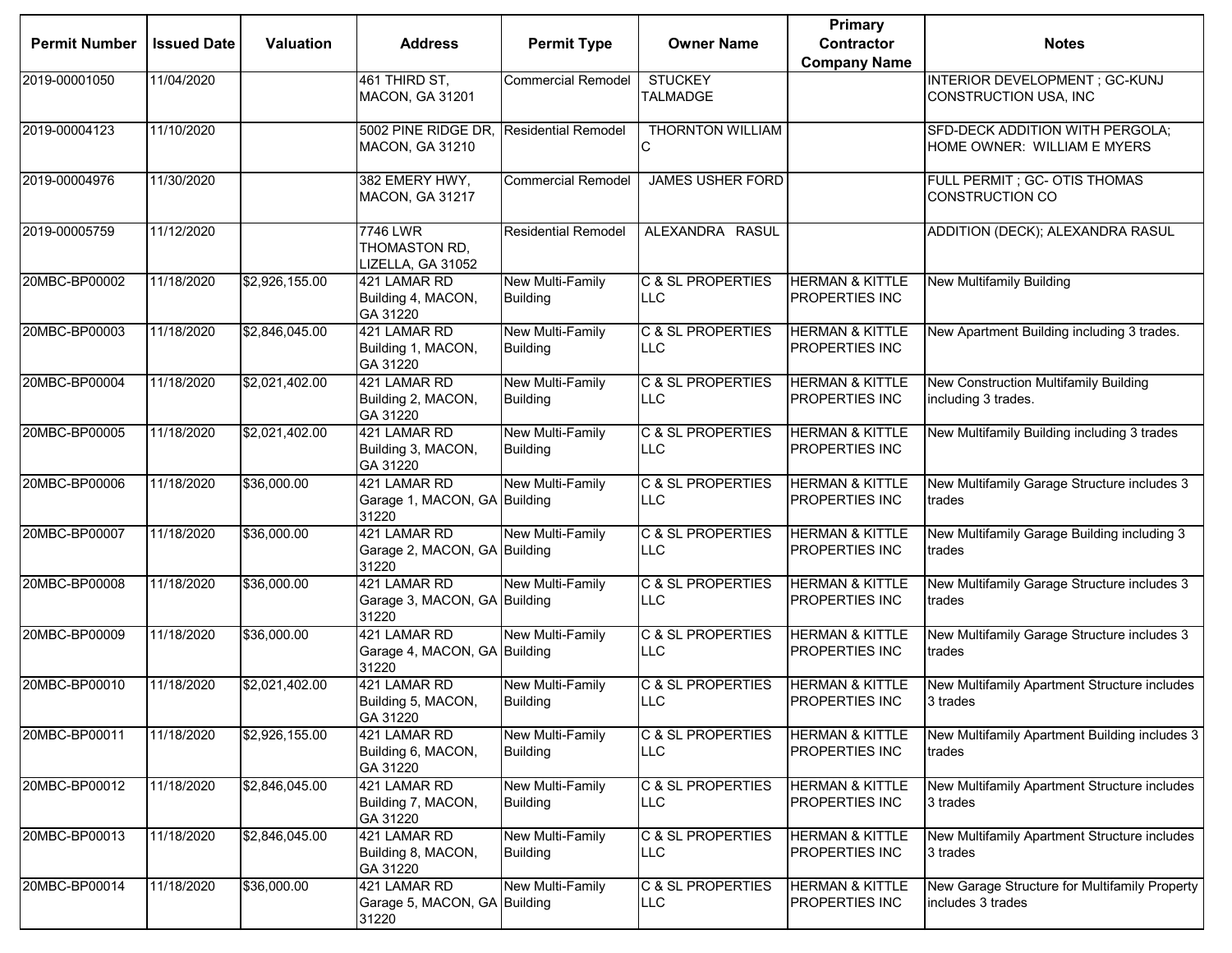| 20MBC-BP00015  | 11/18/2020 | \$36,000.00    | 421 LAMAR RD<br>Garage 6, MACON, GA Building<br>31220                            | <b>New Multi-Family</b>                  | C & SL PROPERTIES<br><b>LLC</b>            | <b>HERMAN &amp; KITTLE</b><br><b>PROPERTIES INC</b>             | New Apartment Structure Garage includes 3<br>trades                                                                                                                                                                                                                                                                                                                                                                                                                                         |
|----------------|------------|----------------|----------------------------------------------------------------------------------|------------------------------------------|--------------------------------------------|-----------------------------------------------------------------|---------------------------------------------------------------------------------------------------------------------------------------------------------------------------------------------------------------------------------------------------------------------------------------------------------------------------------------------------------------------------------------------------------------------------------------------------------------------------------------------|
| 20MBC-BP00017  | 11/18/2020 | \$36,000.00    | 421 LAMAR RD<br>Garage 8, MACON, GA Building<br>31220                            | New Multi-Family                         | <b>C &amp; SL PROPERTIES</b><br><b>LLC</b> | <b>HERMAN &amp; KITTLE</b><br><b>PROPERTIES INC</b>             | New Multifamily Garage Structure includes 3<br>trades                                                                                                                                                                                                                                                                                                                                                                                                                                       |
| 20MBC-CBP00017 | 11/13/2020 | \$1,300,000.00 | 2009 Felton Avenue,<br>Macon, GA 31201                                           | <b>Commercial Remodel</b>                | MACON-BIBB CO<br><b>HOUSING AUTHORITY</b>  | SPILLERS DESIGN &<br>CONSTRUCTION,<br>LLC                       | Macon Housing Authority - Interior and exterior<br>renovation of multiple family dwelling units                                                                                                                                                                                                                                                                                                                                                                                             |
| 20MBC-CBP00032 | 11/17/2020 | \$320,000.00   | 385 Coliseum Drive,<br>Macon, GA 31211                                           | <b>New Commercial</b><br><b>Building</b> | <b>S&amp;A 2020 LLC</b>                    | <b>KUNJ</b><br><b>CONSTRUCTION</b><br>USA, INC.                 | Coliseum Dr. convenience store                                                                                                                                                                                                                                                                                                                                                                                                                                                              |
| 20MBC-CBP00050 | 11/23/2020 | \$9,000,000.00 | 170 Providence<br>Boulevard, Macon, GA Building<br>31210                         | <b>New Commercial</b>                    | PHG MACON LLC                              | <b>AUTOMATIC</b><br>SPRINKLER CORP                              | PLAN REVISIONS TO #2020-1128, WHICH<br>IS AN OPEN PERMIT FOR TRU HOTEL                                                                                                                                                                                                                                                                                                                                                                                                                      |
| 20MBC-CBP00067 | 11/19/2020 | \$250,000.00   | 3131 PIO NONO AVE,<br>MACON, GA 31206                                            | <b>Commercial Remodel</b>                | <b>COMPLETE</b><br><b>PROPERTIES LLC</b>   | <b>ELITE</b><br><b>CONSTRUCTION &amp;</b><br><b>DESIGN, LLC</b> | RENOVATE FACILITY TO C-STORE                                                                                                                                                                                                                                                                                                                                                                                                                                                                |
| 20MBC-CBP00086 | 11/18/2020 | \$285,000.00   | 421 LAMAR RD<br>Clubhouse, MACON,<br>GA 31220                                    | <b>New Commercial</b><br><b>Building</b> | C & SL PROPERTIES<br><b>LLC</b>            | <b>HERMAN &amp; KITTLE</b><br><b>PROPERTIES INC</b>             | New Multifamily Property Clubhouse includes<br>3 trades                                                                                                                                                                                                                                                                                                                                                                                                                                     |
| 20MBC-CBP00087 | 11/10/2020 | \$140,000.00   | 6255 ZEBULON RD<br>Space 240, MACON,<br>GA 31210                                 | <b>Tenant Finish</b>                     | <b>SPP INVESTMENTS</b><br><b>LLC</b>       | <b>GOLDSTONE</b><br><b>GENERAL</b><br>CONTRACTOR, INC.          | tenant improvement to become Salon Centric.<br>Scope of work includes new walls, finishes<br>and fixtures. Includes 4 trades.                                                                                                                                                                                                                                                                                                                                                               |
| 20MBC-CBP00091 | 11/20/2020 | \$150,000.00   | 3004 DEBRA ANN DR,<br>MACON, GA 31216                                            |                                          | Commercial Remodel 3004 DEBRA ANN LLC      | <b>PROSTRUCTION</b>                                             | Divide one commercial tenant space into two<br>(02) separate tenant spaces. Suite 'B' being<br>finished as a Subway Restaurant, with the<br>issuance of a CO. Suite 'C' will be left as a<br>blank tenant space, without plumbing for a<br>future tenant. The scope of work involves<br>Building, Mechanical, Electrical & Plumbing<br>Trades                                                                                                                                               |
| 20MBC-CBP00098 | 11/02/2020 | \$1,200,000.00 | 950 LOWER POPLAR New Commercial<br>ST, MACON, GA 31201 Building                  |                                          | <b>SCHNITZER</b><br>SOUTHEAST LLC          | <b>PELLICANO</b><br><b>CONSTRUCTION</b>                         | This project is a new pre-engineered metal<br>building (32,066 SF, Gross) comprised of two<br>parts with different eave heights. The new<br>main building (23,760 SF) will consist of<br>machinery and equipment for scrap metals<br>processing. The adjoining covered outdoor<br>storage area (8,306 SF) is open on two sides,<br>and is ancillary to the main building process<br>operations. The storage part is of the new<br>building is for the temporary storage of scrap<br>metals. |
| 20MBC-CBP00103 | 11/16/2020 | \$20,000.00    | 596 CHERRY ST 1st<br>Floor, MACON, GA<br>31201                                   | <b>Tenant Finish</b>                     | 596 CHERRY LLC                             | <b>STAFFORD</b><br><b>BUILDERS &amp;</b><br>CONSULTANTS, INC.   | Tenant build-out for Art Studio on the 1st floor                                                                                                                                                                                                                                                                                                                                                                                                                                            |
| 20MBC-CBP00106 | 11/10/2020 | \$50,000.00    | 3955 ARKWRIGHT RD Commercial Remodel SCGV-ARKWRIGHT<br>STE E, MACON, GA<br>31210 |                                          | <b>LLC</b>                                 | <b>KUNJ</b><br><b>CONSTRUCTION</b><br>USA, INC.                 | BUILD OUT FOR ZONER'S PIZZA KITCHEN                                                                                                                                                                                                                                                                                                                                                                                                                                                         |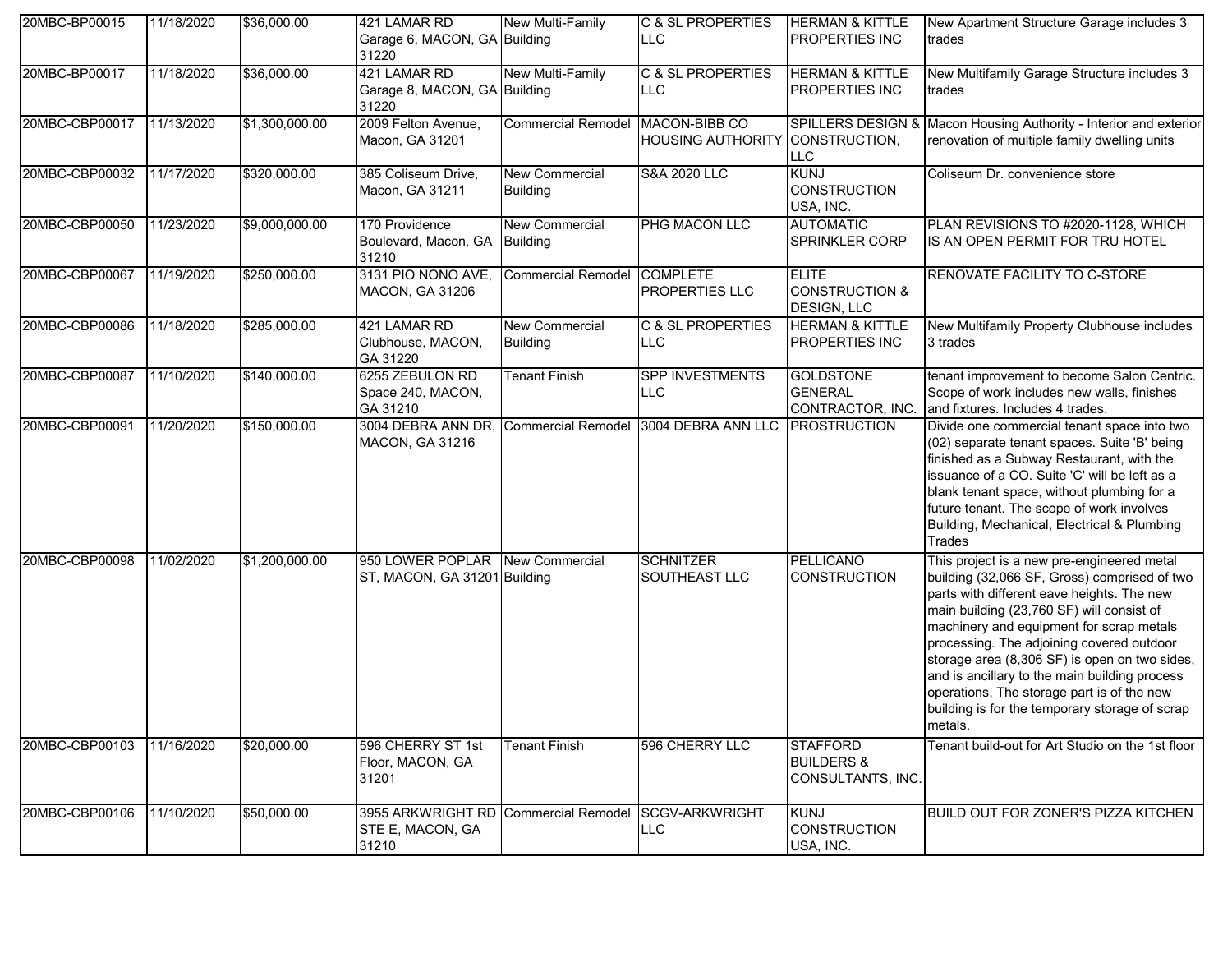| 20MBC-CBP00122 | 11/10/2020 | \$9,000.00  | 3062 Vineville Avenue,<br>Macon, GA 31204                     | Commercial Remodel Chris Walker         |                                                   | <b>TRIPLE R</b><br><b>CONSTRUCTION</b>                           | Interior renovation of former salon for<br>insurance agency<br>- upgrade finishes, except for minor partition<br>work at lobby and one office<br>- existing restrooms to remain as-is, except for<br>finishes<br>Adaptation of parking configuration and<br>building entrance to meet 2010 ADA accesible<br>path requirements |
|----------------|------------|-------------|---------------------------------------------------------------|-----------------------------------------|---------------------------------------------------|------------------------------------------------------------------|-------------------------------------------------------------------------------------------------------------------------------------------------------------------------------------------------------------------------------------------------------------------------------------------------------------------------------|
| 20MBC-CBP00128 | 11/09/2020 | \$13,048.00 | 1730 West End<br>Avenue, Macon, GA<br>31201                   | Commercial Remodel CORP. OF MERCER      | <b>UNIVERSITY</b>                                 | <b>BHI HOME</b><br><b>IMPROVEMENT/BHI</b><br><b>CONSTRUCTION</b> | INTERIOR DEVELOPMENT OF THE<br>MERCER UNIVERSITY WELCOME CENTER<br><b>SECOND FLOOR OFFICES</b>                                                                                                                                                                                                                                |
| 20MBC-CBP00138 | 11/19/2020 | \$15,000.00 | 4123 Forsyth Road,<br>Macon, GA 31210                         | <b>Commercial Remodel</b>               | <b>PRADO CENTER LLC</b>                           | <b>SCOTT</b><br><b>CONSTRUCTION</b><br><b>LLC</b>                | updating equipment, fixtures, and plumbing                                                                                                                                                                                                                                                                                    |
| 20MBC-CLV00031 | 11/09/2020 | \$1,752.00  | 93 Gateway Dr, Macon, Low Voltage<br>GA 31210                 | Commercial                              | Hargray<br><b>Communications Group</b>            | <b>BURGLAR ALARM</b><br>PRODUCTS INC.                            | New Wireless intrusion alarm system in<br>remodeled building - we are working for the<br>owner and not the construction company                                                                                                                                                                                               |
| 20MBC-CLV00032 | 11/09/2020 | \$7,931.00  | 2015 FELTON AVE,<br><b>MACON, GA 31201</b>                    | Low Voltage<br>Commercial               | MACON-BIBB CO<br><b>HOUSING AUTH</b>              | <b>BURGLAR ALARM</b><br>PRODUCTS INC.                            | Moving of access control devices a camera<br>additions<br>We are working for Sheridan Construction on<br>this job                                                                                                                                                                                                             |
| 20MBC-CLV00033 | 11/10/2020 | \$1,413.00  | 138 Spring Street,<br>Macon, GA 31201                         | Low Voltage<br>Commercial               | Demitrus Hill                                     | <b>BURGLAR ALARM</b><br>PRODUCTS INC.                            | Small wireless alarm system and 2 cameras<br>with edge recording                                                                                                                                                                                                                                                              |
| 20MBC-CLV00034 | 11/10/2020 | \$600.00    | 4696 Log Cabin Drive<br>Suite A, Macon, GA<br>31204           | Low Voltage<br>Commercial               | Aarons Fairway Leasing                            | <b>ADT SECURITY</b><br><b>SERVICES</b>                           | <b>BA Alarm</b>                                                                                                                                                                                                                                                                                                               |
| 20MBC-CLV00036 | 11/24/2020 | \$17,000.00 | 2009 Felton Avenue,<br>Macon, GA 31201                        | Low Voltage<br>Commercial               | MACON-BIBB CO<br>HOUSING AUTHORITY PRODUCTS INC.  | <b>BURGLAR ALARM</b>                                             | Access control - Add door to access, remove<br>one door of access control, reuse hardware on<br>one door and install a new access controller<br>Intrusion Alarm - replace controller and keypad<br>reusing existing sensors as possible.<br>Camera - remove all old cameras and recorder<br>- install all new                 |
| 20MBC-CRO00003 | 11/17/2020 | \$86,550.00 | 3871 Northside Dr,<br>Macon, GA 31210                         | <b>Commercial Reroof</b>                | Carriage Hills, S and S<br>Properties             | <b>VALUE ADDED</b><br>CONCEPTS, LLC                              | <b>RE Roof Apartment Complex</b>                                                                                                                                                                                                                                                                                              |
| 20MBC-DM00014  | 11/02/2020 | \$4,000.00  | 627 KEY ST, MACON,<br>GA 31204                                | <b>Demolition</b>                       | <b>WORD OF LIFE</b><br>CHURCH OF GOD              | <b>SOUTHERN</b><br><b>DIRTWORKS, LLC</b>                         | DEMOLITION FOR AN EXISTING<br><b>RESIDENCE</b>                                                                                                                                                                                                                                                                                |
| 20MBC-DM00015  | 11/17/2020 | \$2,000.00  | 8540 Lower Thomaston Demolition<br>Road, Lizella, GA<br>31052 |                                         | <b>CHARLES</b><br>YARBROUGH                       | <b>SOUTHERN</b><br>DIRTWORKS, LLC                                | DEMOLITION OF AN ENTIRE RESIDENCE                                                                                                                                                                                                                                                                                             |
| 20MBC-DM00016  | 11/17/2020 | \$1,500.00  | 858 Peachtree Street,<br>Macon, GA 31217                      | Demolition                              | <b>GIRAD JONES</b>                                | <b>SOUTHERN</b><br><b>DIRTWORKS, LLC</b>                         | DEMOLITION OF AN EXISTING RESIDENCE                                                                                                                                                                                                                                                                                           |
| 20MBC-EL00415  | 11/02/2020 | \$0.00      | 5816 PRICE RD,<br>MACON, GA 31220                             | <b>Residential Electrical</b><br>Permit | MOODY JEFFREY W & JEFFREY MOODY<br><b>TERESAW</b> | (HOMEOWNER)                                                      | GA POWER NEEDS INSPECTION TO TURN<br>ON POWER                                                                                                                                                                                                                                                                                 |
| 20MBC-EL00418  | 11/02/2020 | \$200.00    | 4406 CHAMBERS RD<br>APT D3, MACON, GA<br>31206                | <b>Residential Electrical</b><br>Permit | <b>GLEN RIDGE 96 LLC</b>                          | SHINE'S MR. FIX IT                                               | (APT D3) INSPECTION FOR RECONNECT                                                                                                                                                                                                                                                                                             |
| 20MBC-EL00419  | 11/02/2020 | \$350.00    | 4406 CHAMBERS RD<br>BLDG F, MACON, GA<br>31206                | <b>Residential Electrical</b><br>Permit | <b>GLEN RIDGE 96 LLC</b>                          | SHINE'S MR. FIX IT                                               | (BLDG F) CHANGE OUT DISCONNECT                                                                                                                                                                                                                                                                                                |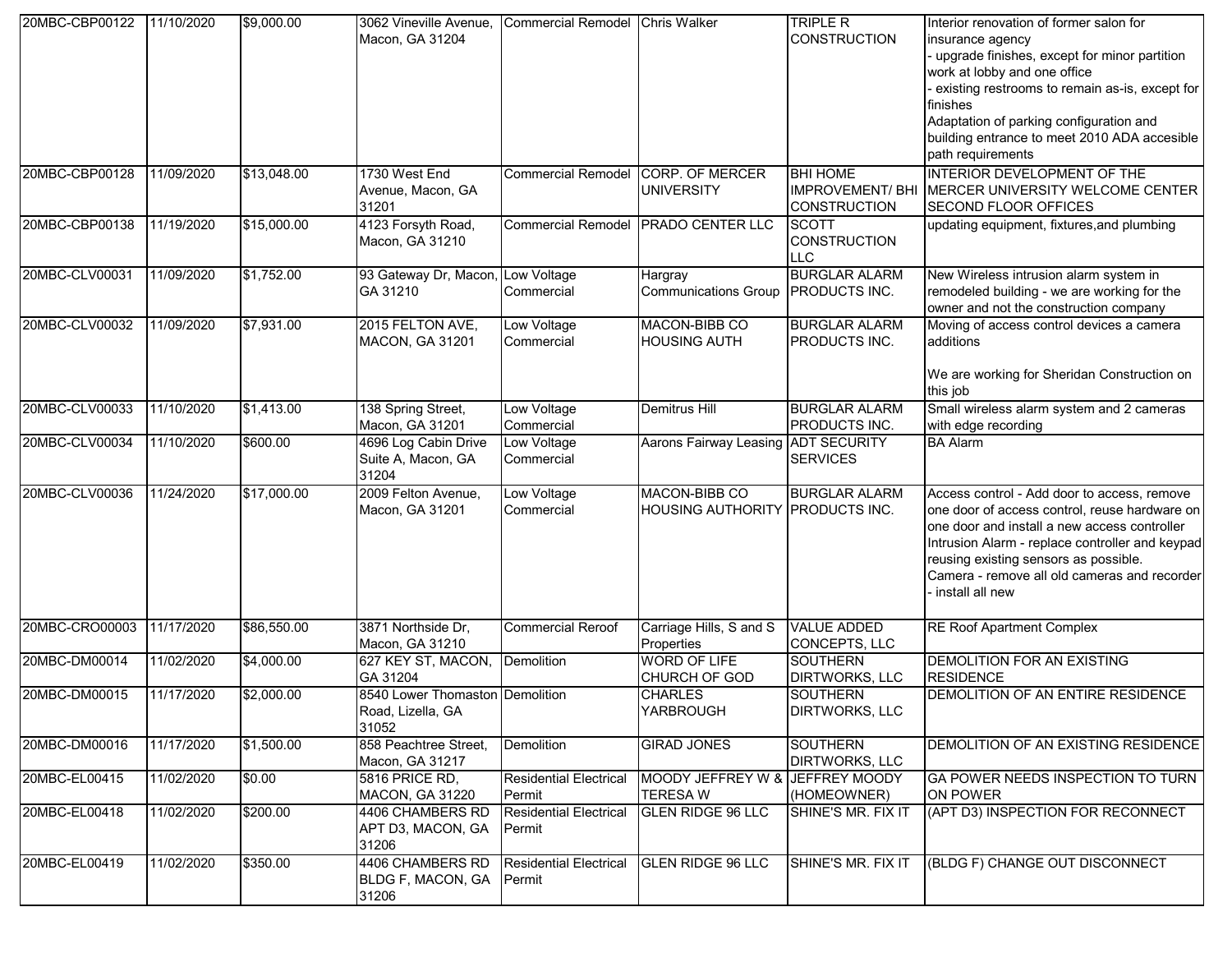| 20MBC-EL00420            | 11/02/2020 | \$400.00    | 4406 CHAMBERS RD<br>APT B1, MACON, GA<br>31206     | <b>Residential Electrical</b><br>Permit              | <b>GLEN RIDGE 96 LLC</b>                                     | <b>I</b> SHINE'S MR. FIX IT                               | (APT B1) CHANGE OUT PANEL                                                                                                |
|--------------------------|------------|-------------|----------------------------------------------------|------------------------------------------------------|--------------------------------------------------------------|-----------------------------------------------------------|--------------------------------------------------------------------------------------------------------------------------|
| 20MBC-EL00421            | 11/04/2020 | \$4,000.00  | 3640 TRAVIS BLVD,<br><b>MACON, GA 31206</b>        | <b>Residential Electrical</b><br>Permit              | NSOEDO CHIKA                                                 | M.A.B. ELECTRICAL<br><b>SERVICE</b>                       | Rewire                                                                                                                   |
| 20MBC-EL00422            | 11/04/2020 | \$50,000.00 | 1477 GRAY HWY,<br><b>MACON, GA 31211</b>           | Permit                                               | <b>Commercial Electrical RCC WALNUT CREEK</b><br>PLAZA LLC   | <b>TENWAYZ</b><br><b>ELECTRIC LLC</b>                     | installation of additional branch circuits, lights,<br>and receptacles.                                                  |
| 20MBC-EL00423            | 11/03/2020 | \$450.00    | 1294 Glendale Avenue<br>Lot 59, Macon, GA<br>31206 | <b>Residential Electrical</b><br>Permit              | <b>RICHARD SAMUEL</b>                                        | <b>OJ'S ELECTRIC</b><br><b>SERVICES</b>                   | (LOT 59) INSPECTION FOR POWER                                                                                            |
| 20MBC-EL00424            | 11/03/2020 | \$450.00    | 1294 Glendale Avenue<br>Lot 71, Macon, GA<br>31206 | <b>Residential Electrical</b><br>Permit              | <b>RICHARD SAMUEL</b>                                        | OJ'S ELECTRIC<br><b>SERVICES</b>                          | (LOT 71) INSPECTION FOR POWER                                                                                            |
| 20MBC-EL00425            | 11/05/2020 | \$548.58    | 4747 DONNAN RD,<br>MACON, GA 31217                 | Permit                                               | Commercial Electrical THE BLESSING FIELD<br><b>FOUNDATIO</b> | INC.                                                      | SERVICE ELECTRIC Inspection to have power reconnected                                                                    |
| 20MBC-EL00426            | 11/04/2020 | \$300.00    | 2080 Karen Drive,<br>Macon, GA 31217               | <b>Residential Electrical</b><br>Permit              | PETE YUN                                                     | <b>HARVEY WELLS</b>                                       | <b>REWIRE AS NEEDED PER ELECTRICAL</b><br><b>INSPECTION</b>                                                              |
| 20MBC-EL00427            | 11/04/2020 | \$1,800.00  | 4082 Mikado Avenue<br>Apt. A, Macon, GA<br>31206   | <b>Residential Electrical</b><br>Permit              | <b>JOSEPH GLINSKI</b>                                        | <b>GENERAL</b><br><b>SCIENTIFIC</b>                       | (SPACE A) REWIRE                                                                                                         |
| 20MBC-EL00428            | 11/04/2020 | \$1,800.00  | 4082 Mikado Avenue<br>Apt. B, Macon, GA<br>31206   | <b>Residential Electrical</b><br>Permit              | <b>JOSEPH GLINSKI</b>                                        | <b>GENERAL</b><br><b>SCIENTIFIC</b>                       | (SPACE B) REWIRE                                                                                                         |
| 20MBC-EL00429            | 11/04/2020 | \$2,000.00  | 2947 Richard Drive,<br>Macon, GA 31206             | <b>Residential Electrical</b><br>Permit              | <b>DANIEL MARCANO</b>                                        | <b>GRIGGERS</b><br><b>ELECTRIC</b>                        | CHANGE OUT ELECTRICAL SERVICE AND<br>MAST, ADD A/F & G/F BREAKERS AND<br><b>NEW SMOKE ALARMS</b>                         |
| 20MBC-EL00430            | 11/04/2020 | \$600.00    | 341 Spikes Street Apt.<br>A, Macon, GA 31206       | <b>Residential Electrical</b><br>Permit              | <b>ENOS LEWIS</b>                                            |                                                           | HOGAN'S ELECTRIC (APT A) RELOCATE SERVICE ACCORDING<br>TO ELECTRICAL CODE                                                |
| 20MBC-EL00431            | 11/04/2020 | \$4,800.00  | 187 Forest Avenue,<br>Macon, GA 31204              | <b>Residential Electrical</b><br>Permit              | <b>JEAN BOCO</b>                                             |                                                           | HOGAN'S ELECTRIC REWIRE ACCORDING TO CODE                                                                                |
| 20MBC-EL00432            | 11/05/2020 | \$500.00    | 2688 Stanislaus Circle,<br>Macon, GA 31204         | <b>Residential Electrical</b><br>Permit              | <b>Stephen Williams</b>                                      | STARR ELECTRICAL replace meter base<br><b>CONTRACTORS</b> |                                                                                                                          |
| 20MBC-EL00433            | 11/05/2020 | \$1,200.00  | 1340 Dublin Avenue,<br>Macon, GA 31217             | <b>Residential Electrical</b><br>Permit              | James Estate Holdings<br><b>LLC</b>                          | ALFREDO DANIEL                                            | Inspection requested by Ga. Power, Power<br>disconnected few months                                                      |
| 20MBC-EL00434            | 11/05/2020 | \$450.00    | 742 Fair Oaks Drive,<br>Macon, GA 31204            | <b>Residential Electrical</b><br>Permit              | Robbie Nichols                                               | M.L. DAVIDSON<br><b>ELECTRIC</b>                          | Service alterations                                                                                                      |
| 20MBC-EL00435            | 11/05/2020 | \$6,000.00  | 4216 West Oak Drive,<br>Macon, GA 31210            | <b>Residential Electrical</b><br>Permit              | Sampson Roosevelt Jr.                                        | M.L. DAVIDSON<br><b>ELECTRIC</b>                          | Wiring house                                                                                                             |
| 20MBC-EL00436            | 11/05/2020 | \$1,000.00  | 2374 Mason Street,<br>Macon, GA 31206              | Residential Electrical E.C. Properties<br>Permit     | <b>Renovation LLC</b>                                        | ALFREDO DANIEL                                            | Inspection Requested by Ga Power, for Power<br>hook up                                                                   |
| 20MBC-EL00437 11/06/2020 |            | \$7,500.00  | 105 Formosa Walk,<br>Macon, GA 31206               | Permit                                               | Residential Electrical DWAYNE WILLIAMS                       | HOGAN'S ELECTRIC New House/Electrical                     |                                                                                                                          |
| 20MBC-EL00438            | 11/06/2020 | \$15,000.00 | 222 Mecca Drive,<br>Macon, GA 31216                | Permit                                               |                                                              | COMPANY, INC.                                             | Commercial Electrical AL SHIRAH SHRINERS JARRELL ELECTRIC INSTALL 600 AMP SERVICE FOR 20<br>ADDITIONAL 50 AMP CAMP SITES |
| 20MBC-EL00439            | 11/06/2020 | \$1,200.00  | 373 Vista Circle,<br>Macon, GA 31204               | <b>Residential Electrical</b><br>Permit              | DE POSADA DAVID                                              |                                                           | <b>REPLACE BENT SERVICE MAST &amp; WIRES</b>                                                                             |
| 20MBC-EL00440            | 11/09/2020 | \$300.00    | 1045 Triple Hill Drive,<br>Macon, GA 31206         | <b>Residential Electrical</b><br>Permit              | MILTON & BELLE<br><b>PROP LLC</b>                            | <b>GENERAL</b><br><b>SCIENTIFIC</b>                       | <b>REPAIR METERBASE</b>                                                                                                  |
| 20MBC-EL00441            | 11/09/2020 | \$250.00    | 3233 Betty Place,<br>Macon, GA 31217               | <b>Residential Electrical</b><br>Permit              | <b>ERIC GLOVER</b>                                           | <b>GENERAL</b><br><b>SCIENTIFIC</b>                       | <b>CHANGE METER HUB &amp; GROUND</b>                                                                                     |
| 20MBC-EL00442            | 11/10/2020 | \$200.00    | 3804 Pio Nono Avenue,<br>Macon, GA 31206           | <b>Commercial Electrical VICTOR DWIGHT</b><br>Permit |                                                              | SHOCK'EM INC.                                             | <b>VACANCY INSPECTION</b>                                                                                                |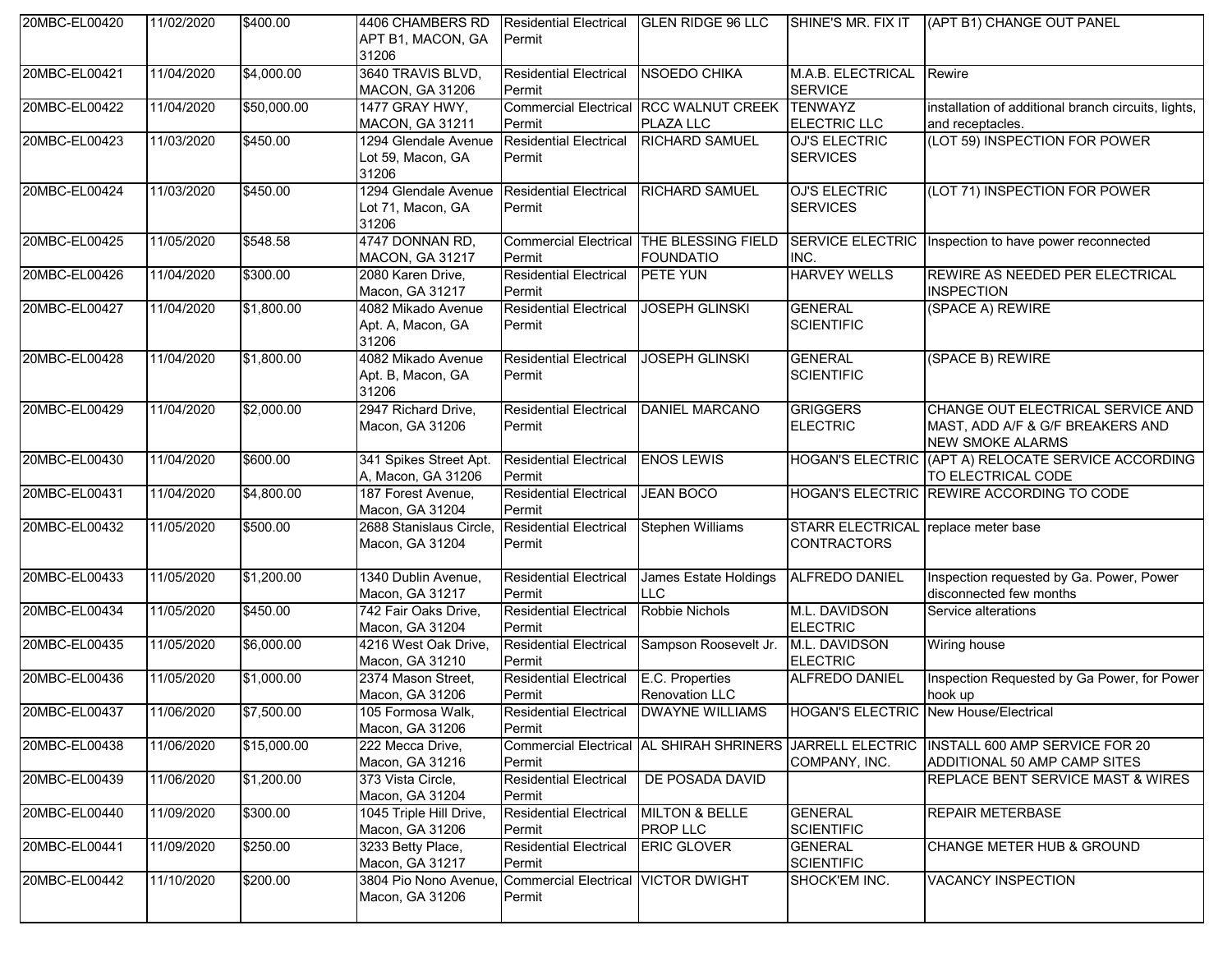| 20MBC-EL00443 | 11/10/2020 | \$5,800.00  | 2338 Berthadale<br>Avenue, Macon, GA<br>31204        | <b>Residential Electrical</b><br>Permit                  | <b>SANDRA WILLIAMS</b>                 |                                                           | HOGAN'S ELECTRIC UPGRADE SERVICE FROM 100 AMPS TO<br>200 AMPS SMOKE DETECTOR                  |
|---------------|------------|-------------|------------------------------------------------------|----------------------------------------------------------|----------------------------------------|-----------------------------------------------------------|-----------------------------------------------------------------------------------------------|
| 20MBC-EL00444 | 11/12/2020 | \$55,694.00 | 1540 Johnson Road,<br>Macon, GA 31220                | <b>Residential Electrical</b><br>Permit                  | <b>JAMES BENDER</b>                    | <b>MARC JONES</b><br><b>CONSTRUCTION</b><br><b>LLC</b>    | <b>INSTALL ROOF MOUNTED SOLAR PANELS</b><br>AND WIRING TO EXISITNG RESIDENTIAL<br>ROOF.       |
| 20MBC-EL00445 | 11/12/2020 | \$1,500.00  | 4367 Summerhill Drive,<br>Macon, GA 31204            | <b>Residential Electrical</b><br>Permit                  | <b>SHERRY HARRISON</b>                 | <b>GENERAL POWER</b><br>ELECTRIC CO.                      | <b>REPLACE METERBASE AND CHANGE</b><br><b>OUTSIDE PANEL FUSE AND BREAKERS.</b>                |
| 20MBC-EL00446 | 11/12/2020 | \$2,000.00  | 8410 Hawkinsville<br>Road LOT 49, Macon,<br>GA 31216 | <b>Residential Electrical</b><br>Permit                  | <b>OAK ESTATES</b>                     | <b>GENERAL POWER</b><br>ELECTRIC CO.                      | <b>RUN NEW WIRING AND REPLACE</b><br><b>DISCONNECT AND METERBASE.</b>                         |
| 20MBC-EL00447 | 11/12/2020 | \$1,800.00  | 4415 Fairfax Drive,<br>Macon, GA 31206               | <b>Residential Electrical</b><br>Permit                  | <b>RON SCONLON</b>                     | K & P ELECTRICAL<br><b>SERVICES INC</b>                   | <b>UPGRADE SERVICE.</b>                                                                       |
| 20MBC-EL00448 | 11/13/2020 | \$1,000.00  | 548 ADRIAN PLACE,<br>MACON, GA 31204                 | <b>Residential Electrical</b><br>Permit                  | <b>MAGGIE GONZALEZ</b>                 |                                                           | Change out electrical panel                                                                   |
| 20MBC-EL00449 | 11/13/2020 | \$1,200.00  | 2159 MUTUAL AVE,<br>MACON, GA 31204                  | <b>Residential Electrical</b><br>Permit                  | <b>WILLIE BUNDRIGE</b>                 |                                                           | <b>PANEL CHANGE OUT</b>                                                                       |
| 20MBC-EL00450 | 11/13/2020 | \$1,000.00  | 850 JAQUES ROAD,<br><b>MACON, GA 31211</b>           | <b>Residential Electrical</b><br>Permit                  | <b>BANKS DONALD E</b><br>(LIFE ESTATE) | <b>ROY WALKER</b><br><b>ELECTRIC</b>                      | REPLACE SERVICE DUE TO STORM                                                                  |
| 20MBC-EL00451 | 11/13/2020 | \$800.00    | 1060 Brookford Road,<br>Macon, GA 31210              | <b>Residential Electrical</b><br>Permit                  | <b>RICK POGUE</b>                      | K & M ELECTRIC,<br><b>LLC</b>                             | ELECTRICAL FOR POOL INSTALLATION.                                                             |
| 20MBC-EL00452 | 11/16/2020 | \$2,000.00  | 3125 Beverdine Drive,<br>Macon, GA 31216             | <b>Residential Electrical</b><br>Permit                  | <b>Casey Bullington</b>                | <b>ELECTRICAL</b><br><b>SERVICES</b>                      | GEORGIA PREMIER Replace mast, meter base, and SE cabling<br>that was damaged from fallen tree |
| 20MBC-EL00453 | 11/13/2020 | \$1,000.00  | 3801 Northside Drive,<br>Macon, GA 31210             | <b>Commercial Electrical AT&amp;T WIRELESS</b><br>Permit |                                        | <b>BECKOM</b><br><b>ELECTRICAL</b><br><b>CONTRACTORS</b>  | POLE WITH 60 AMP 120V SERVICE FOR<br>AT&T.                                                    |
| 20MBC-EL00454 | 11/13/2020 | \$1,000.00  | 1709 Forsyth Street,<br>Macon, GA 31201              | <b>Commercial Electrical AT&amp;T</b><br>Permit          |                                        | <b>BECKOM</b><br><b>ELECTRICAL</b><br><b>CONTRACTORS</b>  | POLE WITH 60 AMP 120V SERVICE FOR<br>AT&T.                                                    |
| 20MBC-EL00455 | 11/13/2020 | \$1,000.00  | 350 Hospital Drive,<br>Macon, GA 31217               | Commercial Electrical AT&T<br>Permit                     |                                        | <b>BECKOM</b><br><b>ELECTRICAL</b><br><b>CONTRACTORS</b>  | POLE WITH 60 AMP 120V SERVICE FOR<br>AT&T.                                                    |
| 20MBC-EL00456 | 11/13/2020 | \$1,000.00  | 155 Tom Hill Sr<br>Boulevard, Macon, GA<br>31210     | <b>Commercial Electrical AT&amp;T</b><br>Permit          |                                        | <b>BECKOM</b><br><b>ELECTRICAL</b><br><b>CONTRACTORS</b>  | POLE WITH 60 AMP 120V SERVICE FOR<br>AT&T.                                                    |
| 20MBC-EL00457 | 11/13/2020 | \$1,000.00  | 1156 College Street,<br>Macon, GA 31201              | <b>Commercial Electrical AT&amp;T</b><br>Permit          |                                        | <b>BECKOM</b><br><b>ELECTRICAL</b><br><b>CONTRACTORS</b>  | POLE WITH 60 AMP 120V SERVICE FOR<br>AT&T.                                                    |
| 20MBC-EL00458 | 11/13/2020 | \$1,000.00  | 4760 Forsyth Road,<br>Macon, GA 31210                | <b>Commercial Electrical AT&amp;T</b><br>Permit          |                                        | <b>BECKOM</b><br><b>FI FCTRICAL</b><br><b>CONTRACTORS</b> | POLE WITH 60 AMP 120V SERVICE FOR<br>AT&T.                                                    |
| 20MBC-EL00459 | 11/13/2020 | \$1,000.00  | 4628 Presidential<br>Parkway, Macon, GA<br>31206     | Commercial Electrical AT&T<br>Permit                     |                                        | <b>BECKOM</b><br><b>ELECTRICAL</b><br><b>CONTRACTORS</b>  | POLE WITH 60 AMP 120V SERVICE FOR<br>AT&T.                                                    |
| 20MBC-EL00460 | 11/13/2020 | \$1,000.00  | 6211 Peake Road,<br>Macon, GA 31210                  | <b>Commercial Electrical AT&amp;T</b><br>Permit          |                                        | <b>BECKOM</b><br><b>ELECTRICAL</b><br><b>CONTRACTORS</b>  | POLE WITH 60 AMP 120V SERVICE FOR<br>AT&T.                                                    |
| 20MBC-EL00461 | 11/13/2020 | \$1,000.00  | 4704 Presidential<br>Parkway, Macon, GA<br>31206     | Commercial Electrical AT&T<br>Permit                     |                                        | <b>BECKOM</b><br><b>ELECTRICAL</b><br><b>CONTRACTORS</b>  | POLE WITH 60 AMP 120V SERVICE FOR<br>AT&T.                                                    |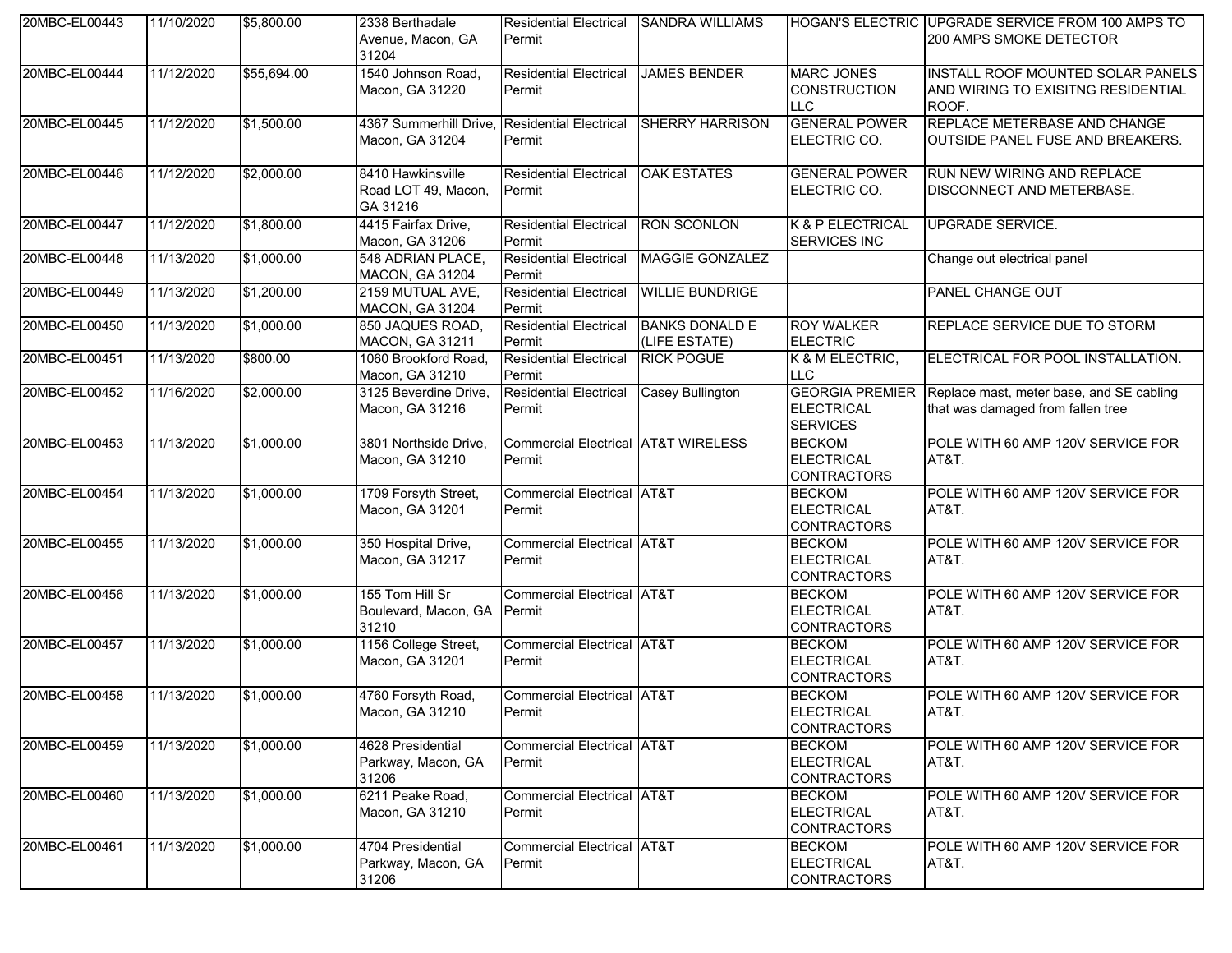| 20MBC-EL00462            | 11/13/2020 | \$1,000.00 | 2579 Montpelier<br>Avenue, Macon, GA<br>31204       | Commercial Electrical AT&T<br>Permit                |                                                  | <b>BECKOM</b><br><b>ELECTRICAL</b><br><b>CONTRACTORS</b>                         | POLE WITH 60 AMP 120V SERVICE FOR<br>AT&T.                                                                                                                                                                                             |
|--------------------------|------------|------------|-----------------------------------------------------|-----------------------------------------------------|--------------------------------------------------|----------------------------------------------------------------------------------|----------------------------------------------------------------------------------------------------------------------------------------------------------------------------------------------------------------------------------------|
| 20MBC-EL00463            | 11/18/2020 | \$750.00   | 2417 Holland Drive,<br>Macon, GA 31206              | <b>Residential Electrical</b><br>Permit             | <b>MARY HELMS</b>                                | <b>METRO POWER</b>                                                               | GA POWER RECONNECT FOR VACANCT<br>HOUSE,<br>GONNA SET UP THE NEW PANEL & METER<br>BASE TO ESTABLISH SERVICE. THEN<br>GONNA WIRE UP ENTIRE HOUSE OVER<br>THE COURSE OF THE NEXT FEW<br>MONTHS, AS THE CUSTOMER HAS THE<br>\$\$\$ FOR IT |
| 20MBC-EL00464            | 11/17/2020 | \$1,200.00 | 6601 Zebulon Road,<br>Macon, GA 31220               | Commercial Electrical Rescue Mission Of<br>Permit   | Middle GA                                        | <b>SOUTHERN</b><br><b>ELECTRICAL &amp;</b><br><b>TECHNICAL</b><br>SERVICES, INC. | Connection of HVAC equipment, repair of<br>lights                                                                                                                                                                                      |
| 20MBC-EL00465            | 11/17/2020 | \$500.00   | 765 Corbin Avenue,<br>Macon, GA 31204               | <b>Residential Electrical</b><br>Permit             | <b>Casey Bullington</b>                          | <b>GEORGIA PREMIER</b><br><b>ELECTRICAL</b><br><b>SERVICES</b>                   | Duplex unit that power was removed once the<br>tenant moved out. Property owner would like<br>to have GA Power reconnect the power.                                                                                                    |
| 20MBC-EL00466            | 11/17/2020 | \$2,250.00 | 5041 Forsyth Road,<br>Macon, GA 31210               | Commercial Electrical TransMontaigne<br>Permit      | <b>Operating Company</b><br>L.P.                 | K & M ELECTRIC,<br>LLC.                                                          | We are replacing a bad disconnect on the<br>service, and the meter will need to be pulled.                                                                                                                                             |
| 20MBC-EL00467            | 11/16/2020 | \$1,500.00 | 5748 Taylor Road,<br>Lizella, GA 31052              | <b>Residential Electrical</b><br>Permit             | <b>Annell Nelson</b>                             | LEWIS ELECTRIC,<br>LLC                                                           | <b>New Electrical Service</b>                                                                                                                                                                                                          |
| 20MBC-EL00468            | 11/17/2020 | \$3,500.00 | 4170 Carlo Avenue,<br>Macon, GA 31204               | <b>Residential Electrical</b><br>Permit             | <b>CARL MURRAY</b>                               | <b>GENERAL</b><br><b>SCIENTIFIC</b>                                              | REWIRE AN EXISTING RESIDENCE                                                                                                                                                                                                           |
| 20MBC-EL00469            | 11/17/2020 | \$3,800.00 | 4006 Brisco Road,<br>Macon, GA 31217                | <b>Residential Electrical</b><br>Permit             | <b>CARL MURRAY</b>                               | <b>GENERAL</b><br><b>SCIENTIFIC</b>                                              | <b>REWIRE AN EXISTING RESIDENCE</b>                                                                                                                                                                                                    |
| 20MBC-EL00470            | 11/17/2020 | \$1,000.00 | 3211 Markwood Drive,<br>Macon, GA 31206             | <b>Residential Electrical</b><br>Permit             | Steven Bumbalough                                | <b>HUBBARD</b><br><b>ELECTRIC</b>                                                | Change service                                                                                                                                                                                                                         |
| 20MBC-EL00471            | 11/20/2020 | \$2,700.00 | 1297 Whitfield Street<br>Unit A, Macon, GA<br>31202 | <b>Residential Electrical</b><br>Permit             | Nathan Hayes                                     | <b>CONTRACTORS</b>                                                               | ADAMS ELECTRICAL Rewire unit and install new service                                                                                                                                                                                   |
| 20MBC-EL00472            | 11/20/2020 | \$2,800.00 | 1297 Whitfield Street<br>Unit B, Macon, GA<br>31204 | <b>Residential Electrical</b><br>Permit             | Nathan Hayes                                     | <b>CONTRACTORS</b>                                                               | ADAMS ELECTRICAL Rewire unit and install new service                                                                                                                                                                                   |
| 20MBC-EL00473            | 11/18/2020 | \$375.00   | 1839 Oglesby Place,<br>Macon, GA 31204              | <b>Residential Electrical</b><br>Permit             | <b>MILTON NAPIER</b>                             |                                                                                  | HOGAN'S ELECTRIC INSTALLED HARDWIRE SMOKE/CARBON<br>DETECTOR, CHECK GROUNDING SYSTEM                                                                                                                                                   |
| 20MBC-EL00474            | 11/20/2020 | \$8,500.00 | 4123 Forsyth Road,<br>Macon, GA 31210               | Permit                                              | Commercial Electrical PRADO CENTER LLC           | STARR ELECTRICAL Misc electrical<br><b>CONTRACTORS</b>                           |                                                                                                                                                                                                                                        |
| 20MBC-EL00475 11/20/2020 |            | \$1,500.00 | 2917 Richard Drive,<br>Macon, GA 31206              | Permit                                              | Residential Electrical SANFORD CHAMBLISS BALLARD | <b>ELECTRICAL</b><br><b>SERVICES</b>                                             | <b>SERVICE RECONNECT</b><br>METERBASE CHANGEOUT                                                                                                                                                                                        |
| 20MBC-EL00476            | 11/19/2020 | \$800.00   | 739 Gay Dr., Macon,<br>GA 31210                     | <b>Residential Electrical</b><br>Permit             | Penny Kojak                                      | SOUTHERN<br>ELECTRIC, LLC                                                        | Drop existing service on residence and install<br>a new 200 amp service                                                                                                                                                                |
| 20MBC-EL00477            | 11/20/2020 | \$1,000.00 | 525 (T) Pio Nono<br>Avenue, Macon, GA<br>31204      | <b>Commercial Electrical GEORGIA</b><br>Permit      | <b>DEPARTMENT OF</b><br><b>TRANSPORTATION</b>    | <b>BROOKS BERRY</b><br><b>HAYNIE &amp;</b><br>ASSOCIATES INC.                    | NEW TRAFFIC SIGNAL LOCATED AT<br>INTERSECTION OF PIONONO AVE & ROFF<br><b>AVE</b>                                                                                                                                                      |
| 20MBC-EL00478            | 11/19/2020 | \$350.00   | 3065 Dempsey<br>Avenue, Macon, GA<br>31204          | <b>Residential Electrical</b><br>Permit             | <b>EIAS JOSEPH</b>                               | <b>AMEN ELECTRIC</b>                                                             | <b>INSPECTION PER GA POWER</b>                                                                                                                                                                                                         |
| 20MBC-EL00479            | 11/19/2020 | \$200.00   | 1048 Gray Highway,<br>Macon, GA 31211               | <b>Commercial Electrical CHICHESTER'S</b><br>Permit |                                                  | PITTS ELECTRIC<br>CO., INC.                                                      | <b>INSPECTION OF POWER FOR DRY</b><br><b>CLEANERS</b>                                                                                                                                                                                  |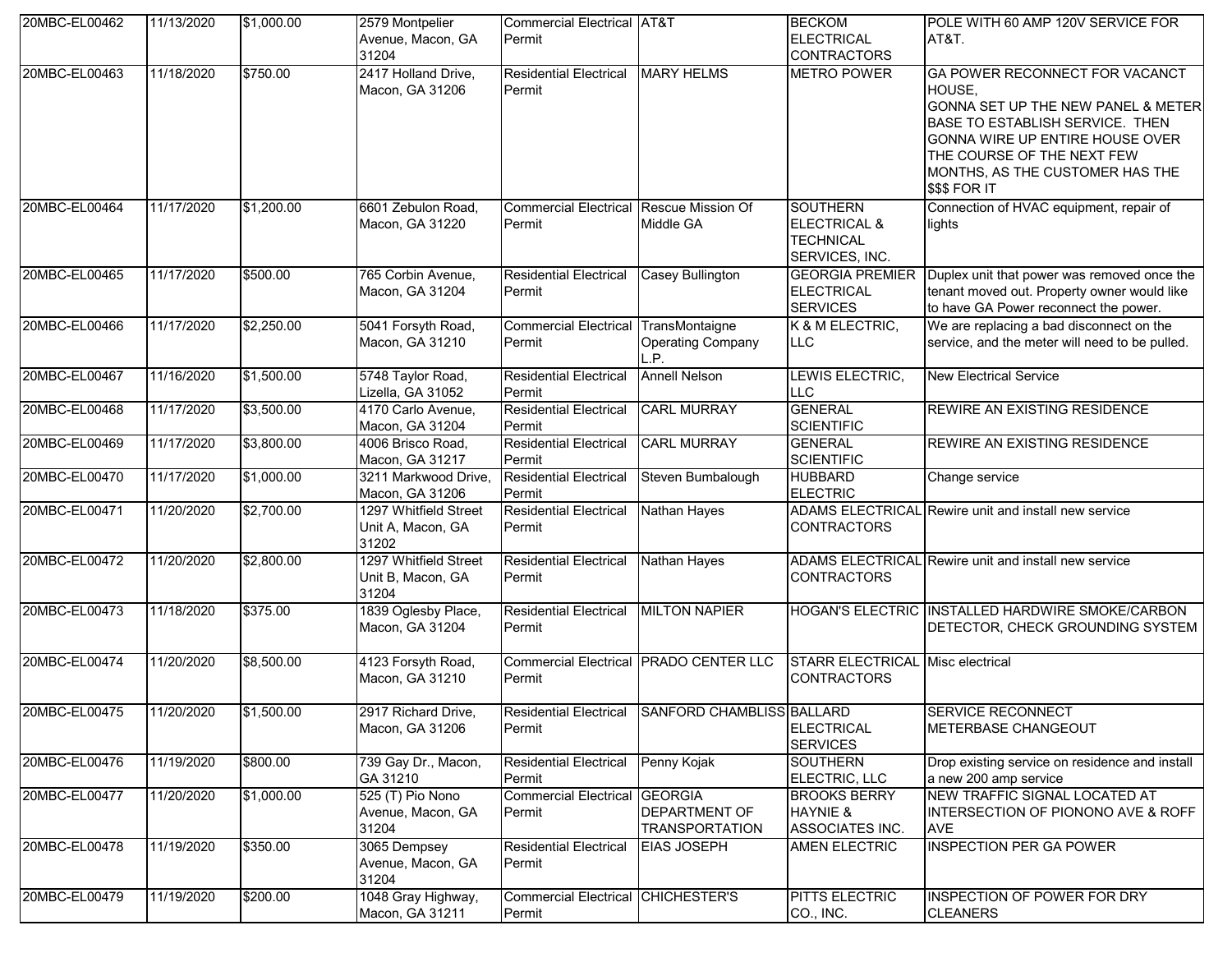| 20MBC-EL00480 | 11/19/2020 | \$1,500.00  | 718 1st Street, Macon,<br>GA 31201                      | Commercial Electrical ONYX IMAGING<br>Permit             |                                                                        | PITTS ELECTRIC<br>CO., INC.                                         | NEW SERVICE FOR ONYX IMAGING                                                                                               |
|---------------|------------|-------------|---------------------------------------------------------|----------------------------------------------------------|------------------------------------------------------------------------|---------------------------------------------------------------------|----------------------------------------------------------------------------------------------------------------------------|
| 20MBC-EL00481 | 11/24/2020 | \$2,500.00  | 1280 Ramona Avenue,<br>Macon, GA 31217                  | <b>Residential Electrical</b><br>Permit                  | Delmas Hutcheson                                                       | <b>SERVICE ELECTRIC</b><br>INC.                                     | relocate panel, replace service entrance                                                                                   |
| 20MBC-EL00482 | 11/23/2020 | \$250.00    | 2723 Village Green<br>Lane, Macon, GA<br>31206          | <b>Residential Electrical</b><br>Permit                  | Kallina Owens                                                          | <b>CONTRACTORS</b>                                                  | STARR ELECTRICAL inspect to restore power                                                                                  |
| 20MBC-EL00483 | 11/23/2020 | \$500.00    | 847 Newberg Avenue,<br>Macon, GA 31206                  | <b>Residential Electrical</b><br>Permit                  | <b>ROBERT T. NGUYEN</b>                                                | PESCO--PITTS<br><b>ELECTRICAL</b><br>SERVICE CO.                    | TOTAL ELECTRICAL REWIRE ON AN<br><b>EXISTING RESIDENCE</b>                                                                 |
| 20MBC-EL00484 | 11/23/2020 | \$1,800.00  | 2820 Napier Avenue,<br>Macon, GA 31204                  | Commercial Electrical SALEEM<br>Permit                   |                                                                        | <b>FOCUS ELECTRIC</b><br>CO.                                        | INSTALL 200AMP SERVICE FOR<br>COMMERCIAL SPACE ON NAPIER STRIP                                                             |
| 20MBC-EL00485 | 11/23/2020 | \$1,800.00  | 2840 NAPIER AVE,<br>MACON, GA 31204                     | <b>Commercial Electrical SOUTHEASTERN</b><br>Permit      | <b>TRUST</b>                                                           | <b>FOCUS ELECTRIC</b><br>CO.                                        | <b>INSTALL 200AMP SERVICE FOR A</b><br>COMMERCIAL SPACE AT NAPIER STRIP                                                    |
| 20MBC-EL00486 | 11/23/2020 | \$4,000.00  | 2095 LINCOLN ST,<br><b>MACON, GA 31204</b>              | <b>Residential Electrical</b><br>Permit                  | <b>ALL CITY</b><br><b>INVESTMENT GROUP</b>                             |                                                                     | HOGAN'S ELECTRIC REWIRE ACCORDING TO ELECTRICAL<br>CODE, SMOKE DETECTOR,<br>SMOKE/CARBON, INSTALL 150AMP<br><b>SERVICE</b> |
| 20MBC-EL00487 | 11/23/2020 | \$2,000.00  | 2093 LINCOLN ST,<br>MACON, GA 31204                     | Residential Electrical ALL CITY<br>Permit                | <b>INVESTMENT GROUP</b>                                                | <b>HOGAN'S ELECTRIC FINISH WIRING</b>                               |                                                                                                                            |
| 20MBC-EL00488 | 11/23/2020 | \$1,600.00  | 4406 MERCER<br>UNIVERSITY DR.<br><b>MACON, GA 31206</b> | <b>Commercial Electrical KELLEY DENISE</b><br>Permit     | <b>CHRISTINE</b>                                                       |                                                                     | HOGAN'S ELECTRIC REBUILD 30 SERVICE                                                                                        |
| 20MBC-EL00489 | 11/24/2020 | \$1,500.00  | 2950 S Hillandale Cir.<br>Macon, GA 31204               | <b>Residential Electrical</b><br>Permit                  | Robert and Alicia David                                                | INC.                                                                | BOWMAN ELECTRIC Upgrade to 400 Amp service                                                                                 |
| 20MBC-EL00490 | 11/24/2020 | \$2,500.00  | 873 Linden Avenue,<br>Macon, GA 31201                   | <b>Commercial Electrical Mercer University</b><br>Permit |                                                                        | <b>ALL-STATE</b><br><b>ELECTRICAL</b><br>CONTRACTORS,<br><b>LLC</b> | Hook up temporary power at Mercer<br>Intramural Fields                                                                     |
| 20MBC-EL00491 | 11/24/2020 | \$4,000.00  | 2730 MERCER<br>UNIVERSITY DR,<br><b>MACON, GA 31204</b> | Residential Electrical KHUU KHEO T<br>Permit             |                                                                        | M.A.B. ELECTRICAL<br><b>SERVICE</b>                                 | Rewire                                                                                                                     |
| 20MBC-EL00492 | 11/24/2020 | \$10,950.00 | 2230 ANTHONY RD,<br><b>MACON, GA 31204</b>              | Commercial Electrical BOARD OF<br>Permit                 | <b>EDUCATION</b>                                                       | <b>GREENE &amp;</b><br>ASSOCIATES INC.                              | Gym HVAC renovation at Hartley Elementary<br>School                                                                        |
| 20MBC-EL00493 | 11/24/2020 | \$500.00    | 3129 BLOOMFIELD<br>DR, MACON, GA<br>31206               | <b>Residential Electrical</b><br>Permit                  | <b>MARSHALL DIANE</b>                                                  |                                                                     | VACANCY INSPECTION                                                                                                         |
| 20MBC-EL00494 | 11/25/2020 | \$12,000.00 | 3837 Mercer University<br>Drive, Macon, GA<br>31204     | <b>Commercial Electrical ASAD JAFFRY</b><br>Permit       |                                                                        | <b>ELECTRICAL</b><br>CONTRACTING LLC                                | RICHARD D MILLER RESTORE ELECTRICAL POWER, WIRE<br>CUT AND DAMAGE/ REWIRE PANELS &<br><b>LIGHTING</b>                      |
| 20MBC-EL00495 | 11/25/2020 | \$300.00    | 2651 NANCY DR,<br><b>MACON, GA 31206</b>                | Permit                                                   | Residential Electrical GORDON SANFORD & 4 A ELECTRICAL<br><b>GREGG</b> |                                                                     | Fire Department locked meter. Needs<br>inspection so it can be re-energized.                                               |
| 20MBC-EL00496 | 11/25/2020 | \$500.00    | 2074 FOREST HILL<br>RD, MACON, GA<br>31210              | <b>Commercial Electrical</b><br>Permit                   | <b>CMF PANCHO</b><br><b>FOREST RIDGE LLC</b>                           | <b>GARRETT</b><br>ELECTRICAL LLC                                    | New 200A service on fitness room prefab<br>building                                                                        |
| 20MBC-EL00497 | 11/30/2020 | \$45,994.00 | 117 BRANSFORD DR,<br><b>MACON, GA 31216</b>             | <b>Residential Electrical</b><br>Permit                  | <b>BRYANT EDDIE</b><br><b>OLIVER &amp; LINDA</b>                       | <b>MARC JONES</b><br><b>CONSTRUCTION</b><br>LLC                     | Installing roof mounted solar panels and<br>wiring.                                                                        |
| 20MBC-EL00498 | 11/30/2020 | \$1,500.00  | 746 LIBERTY ST,<br><b>MACON, GA 31201</b>               | <b>Residential Electrical</b><br>Permit                  | TRINITY C M E CH                                                       | <b>GENERAL</b><br><b>SCIENTIFIC</b>                                 | <b>REWORK INTERIOR WORK PREVIOUSLY</b><br>DONE ON RESIDENCE                                                                |
| 20MBC-FR00027 | 11/04/2020 | \$38,000.00 | 1780 JENNIFER DR,<br><b>MACON, GA 31206</b>             | Fire Alarm                                               | COCA-COLA<br><b>BOTTLING COMPANY</b>                                   | <b>IRON CITY FIRE</b><br>PROTECTION, LLC                            | This project will be a device for device<br>upgrade of the existing fire alarm system,<br>including new fire alarm panel.  |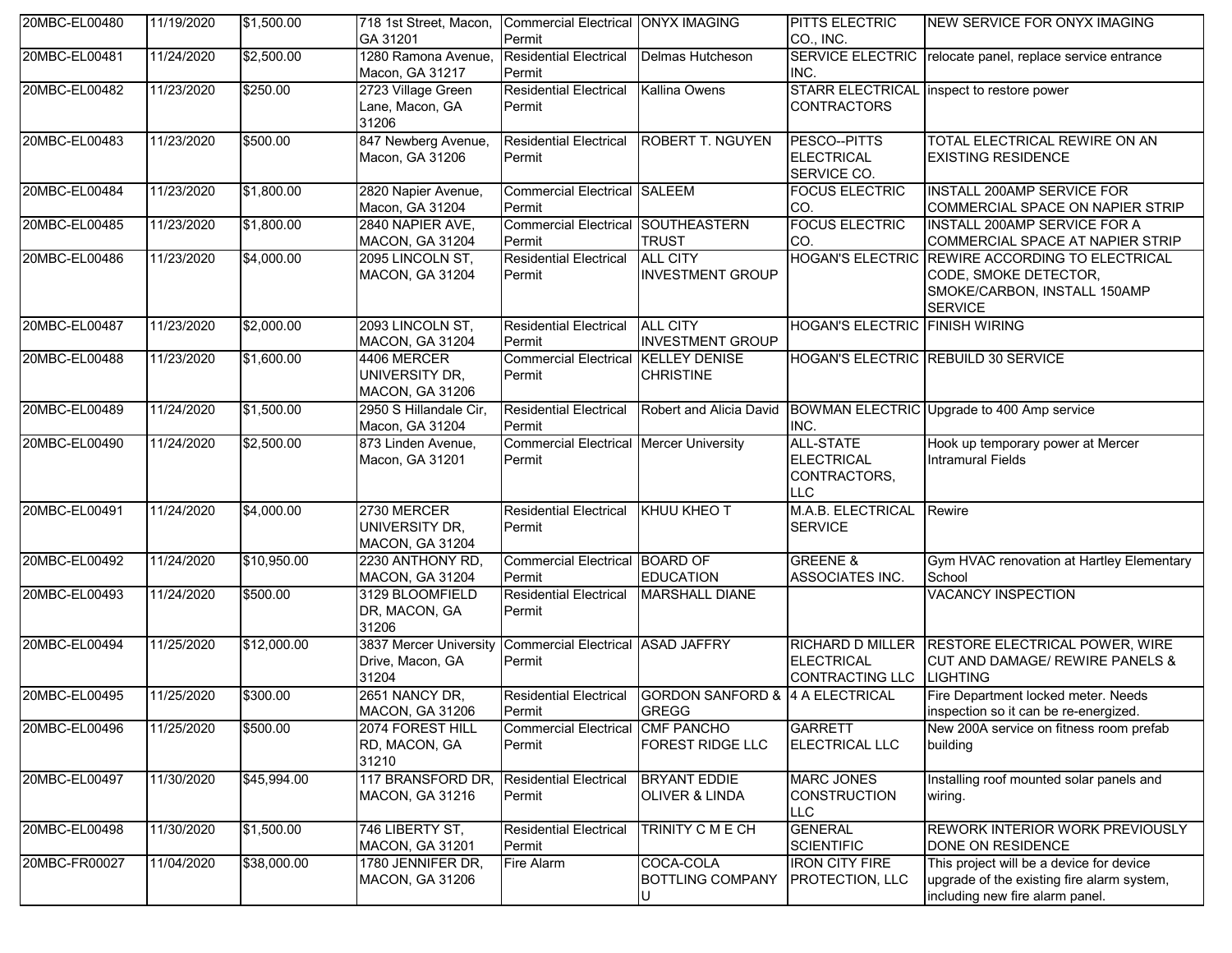| 20MBC-FR00043 | 11/12/2020 | \$36,000.00    | 107 PROVIDENCE<br>BLVD, MACON, GA<br>31210                                         | Fire Alarm                              | PHD Macon, LLC.                                  | SOLUTIONS LLC                              | ZERP ENTERPRISE   FIRE ALARM INSTALLATION                                                                                                                     |
|---------------|------------|----------------|------------------------------------------------------------------------------------|-----------------------------------------|--------------------------------------------------|--------------------------------------------|---------------------------------------------------------------------------------------------------------------------------------------------------------------|
| 20MBC-FR00045 | 11/23/2020 | \$1,033,773.00 | 1897 ALLEN RD,<br><b>MACON, GA 31216</b>                                           | <b>Fire Sprinkler</b>                   | MACON-BIBB CO IND<br><b>AUTHORITY</b>            | J. F. AHERN CO.                            | New tissue machine building with 6 wet<br>systems and 1 deluge system over 3 levels.                                                                          |
| 20MBC-FR00046 | 11/23/2020 | \$149,150.00   | 1897 ALLEN RD,<br>MACON, GA 31216                                                  | <b>Fire Sprinkler</b>                   | MACON-BIBB CO IND<br><b>AUTHORITY</b>            | J. F. AHERN CO.                            | New Bale Storage Building with 3 Wet<br>systems over 1 level including racking                                                                                |
| 20MBC-FR00047 | 11/06/2020 | \$45,900.00    | 1897 ALLEN RD,<br>MACON, GA 31216                                                  | <b>Fire Extinguishing</b><br>System     | MACON-BIBB CO IND<br><b>AUTHORITY</b>            | J. F. AHERN CO.                            | Clean Agent Suppression system in the rack<br>room                                                                                                            |
| 20MBC-FR00049 | 11/13/2020 | \$23,232.00    | 1035 FRANK<br>AMERSON PKWY,<br><b>MACON, GA 31216</b>                              | <b>Fire Sprinkler</b>                   | <b>JAG GA LLC</b>                                | <b>7 HILLS FIRE</b><br>PROTECTION, INC.    | Adding fire Sprinklers to New 2020 Conveyor<br>Expansion.                                                                                                     |
| 20MBC-FR00050 | 11/24/2020 | \$3,200.00     | 1417 MASONIC HOME Fire Sprinkler<br>RD, MACON, GA<br>31211                         |                                         | <b>GRAND LODGE OF GA CENTURY FIRE</b><br>$F - M$ | PROTECTION LLC                             | new single family children's cottages at the<br>Masonic home of GA Cottage 4 & 5<br><b>CHARITY WORK</b>                                                       |
| 20MBC-FR00058 | 11/09/2020 | \$1,500.00     | 2015 FELTON AVE,<br><b>MACON, GA 31201</b>                                         | Fire Alarm                              | MACON-BIBB CO<br><b>HOUSING AUTH</b>             | <b>BURGLAR ALARM</b><br>PRODUCTS INC.      | Existing fire alarm system - will remove<br>existing devices in area of for for wall<br>coverings to be replaced and reinstallation in<br>the same locations. |
| 20MBC-FR00068 | 11/25/2020 | \$3,200.00     | 1417 MASONIC HOME Fire Sprinkler<br>RD, MACON, GA<br>31211                         |                                         | <b>GRAND LODGE OF GA CENTURY FIRE</b><br>$F - M$ | PROTECTION LLC                             | new single family children's cottages at the<br>Masonic home of GA Cottage 4 & 5<br><b>CHARITY WORK</b>                                                       |
| 20MBC-MC00058 | 11/12/2020 | \$8,500.00     | 5893 Kentucky Downs<br>Drive, Macon, GA<br>31210                                   | Residential<br><b>Mechanical Permit</b> | <b>DERRICK PHILLIPS</b>                          | CONDITIONED AIR,<br>INC.                   | <b>CONDENSER, COIL &amp; FURNACE</b>                                                                                                                          |
| 20MBC-MC00125 | 11/04/2020 | \$72,685.00    | 151 BRADSTONE CIR, Residential<br><b>MACON, GA 31217</b>                           | <b>Mechanical Permit</b>                | <b>CLK MANAGEMENT</b><br><b>LLC</b>              | <b>HEATING &amp; AIR INC</b>               | BUZZELL PLUMBING changeout of 3 ton carrier hvac unit                                                                                                         |
| 20MBC-MC00148 | 11/12/2020 | \$8,500.00     | 5671 CALVIN DR,<br>MACON, GA 31210                                                 | Commercial<br><b>Mechanical Permit</b>  | <b>FIRST PRESB CH OF</b><br><b>MACON</b>         | CONDITIONED AIR,<br>INC.                   | <b>RTU 7 UNIT</b>                                                                                                                                             |
| 20MBC-MC00149 | 11/12/2020 | \$7,400.00     | 221 AUTUMN TRACE<br>CT, MACON, GA<br>31210                                         | Residential<br><b>Mechanical Permit</b> | MINES RICHARD O JR CONDITIONED AIR,<br>& BETH P  | INC.                                       | <b>HEAT PUMP &amp; AIR HANDLER</b>                                                                                                                            |
| 20MBC-MC00153 | 11/02/2020 | \$72,000.00    | 5055 BROOKHAVEN<br>RD, MACON, GA<br>31206                                          | Commercial<br><b>Mechanical Permit</b>  | CHICK-FIL-A INC                                  | <b>DEGREE OF</b><br><b>COMFORT</b>         | Replacing 5 HVAC units                                                                                                                                        |
| 20MBC-MC00154 | 11/04/2020 | \$5,057.00     | 1061 CHISHOLM TRL,<br><b>MACON, GA 31220</b>                                       | Residential<br><b>Mechanical Permit</b> | <b>YARBROUGH</b><br>THOMAS F & EILEEN            | <b>HOKES HEATING &amp;</b><br><b>AIR</b>   | Changing out unit 10/30/20                                                                                                                                    |
| 20MBC-MC00155 | 11/04/2020 | \$6,835.00     | 1129 KING ARTHUR<br>DR, MACON, GA<br>31220                                         | <b>Mechanical Permit</b>                | <b>FLEMISTER IGNATIUS</b>                        | <b>LLC</b>                                 | J &J HEATING & AIR, Change out of Hvac System                                                                                                                 |
| 20MBC-MC00158 | 11/05/2020 | \$229,947.00   | 100 GRAPHIC<br><b>PACKAGING</b><br><b>INTERNATIONAL</b><br>WAY, MACON, GA<br>31206 | Commercial<br><b>Mechanical Permit</b>  |                                                  | AIR CONDITON                               | GRAPHIC PACKAGING KEADLE HEATING & COMPLETE HVAC INSTALLATION TO<br>ADMIN BUILDING 40 TONS                                                                    |
| 20MBC-MC00159 | 11/09/2020 | \$12,800.00    | 3439 Kingsbury Drive,<br>Macon, GA 31204                                           | Residential<br><b>Mechanical Permit</b> | Clara Jacobson                                   | <b>WE CARE HEATING</b><br>AND AIR          | Installation of XR14 2 ton HVAC unit and new<br>duct work.                                                                                                    |
| 20MBC-MC00160 | 11/09/2020 | \$4,302.00     | 225 TROON W,<br><b>MACON, GA 31210</b>                                             | Residential<br><b>Mechanical Permit</b> | SALSER SCOTT A &<br>ANNE-MARIE                   | <b>BUCKY HOLLAND</b><br>HEATING & AIR INC. | 2 ton hp                                                                                                                                                      |
| 20MBC-MC00161 | 11/09/2020 | \$6,200.00     | 3183 O'Hara Drive<br>North, Macon, GA<br>31206                                     | Residential<br><b>Mechanical Permit</b> | <b>Steve Mcdaniel</b>                            | <b>BUCKY HOLLAND</b><br>HEATING & AIR INC. | 2.5 ton hp                                                                                                                                                    |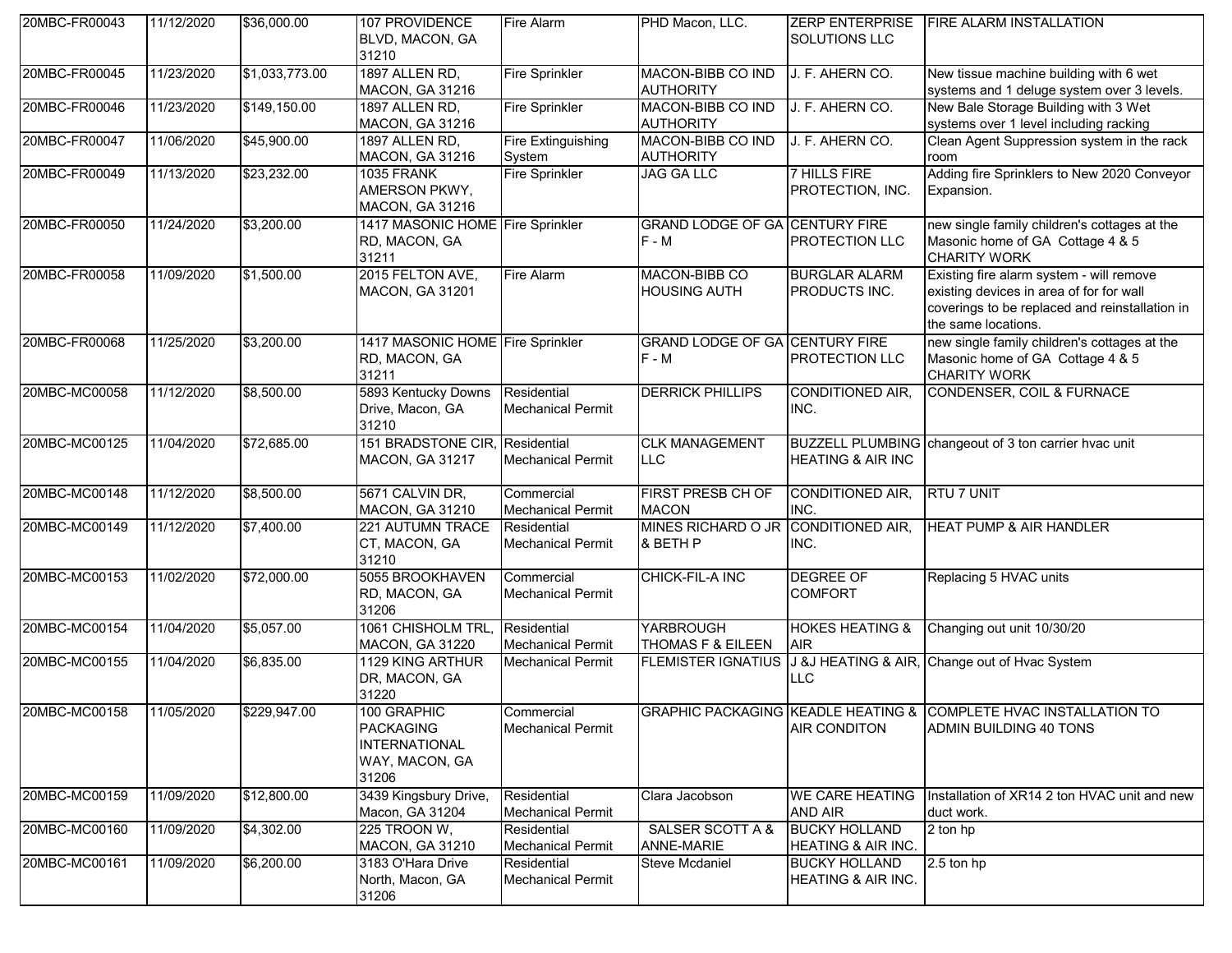| 20MBC-MC00162 | 11/09/2020 | \$7,450.00   | 660 Glen Cove Dr,                                    | Residential                             | Ake Holdings IIc                              | <b>BUCKY HOLLAND</b>                                  | 2 ton air handler                                                      |
|---------------|------------|--------------|------------------------------------------------------|-----------------------------------------|-----------------------------------------------|-------------------------------------------------------|------------------------------------------------------------------------|
|               |            |              | Macon, GA 31210                                      | <b>Mechanical Permit</b>                |                                               | HEATING & AIR INC.                                    |                                                                        |
| 20MBC-MC00163 | 11/06/2020 | \$5,000.00   | 2455 Clayton Street,<br>Macon, GA 31204              | Residential<br><b>Mechanical Permit</b> | <b>MARY H HOWARD</b>                          | <b>JW AIR</b>                                         | Replace furnace and condensing unit with<br>minor duct work            |
| 20MBC-MC00164 | 11/10/2020 | \$6,342.00   | 724 Old Lundy Rd,<br>Macon, GA 31210                 | Commercial<br><b>Mechanical Permit</b>  | Pam Boggs                                     | J &J HEATING & AIR,<br>LLC                            | Change out of Air Conditioning Equipment                               |
| 20MBC-MC00165 | 11/09/2020 | \$5,300.00   | 3879 Berkley Drive,<br>Macon, GA 31204               | Residential<br><b>Mechanical Permit</b> | Bobbye and John<br>Anderson                   | <b>WE CARE HEATING</b><br>AND AIR                     | Installation of a 2.5 ton gas package unit.                            |
| 20MBC-MC00166 | 11/13/2020 | \$7,000.00   | 4216 West Oak Drive,<br>Macon, GA 31210              | Residential<br><b>Mechanical Permit</b> | <b>VIMAL ISAAC</b>                            | <b>PRO-AIRE LLC</b>                                   | INSTALL CENTRAL HEATING AND AIR<br>INCLUDING DUCTWORK.                 |
| 20MBC-MC00167 | 11/13/2020 | \$5,800.00   | 141 Manor Row,<br>Macon, GA 31210                    | Residential<br><b>Mechanical Permit</b> | <b>STERLING SKINNER</b>                       | AIR CONDITIONING, HANDLER<br>INC.                     | DEEB HEATING AND CHANGEOUT HEAT PUMP AND AIR                           |
| 20MBC-MC00168 | 11/17/2020 | \$3,990.00   | 1880 Sussex Drive,<br>Macon, GA 31206                | Residential<br><b>Mechanical Permit</b> | Patricia Moore                                | <b>BUCKY HOLLAND</b><br>HEATING & AIR INC.            | 90% 80,000 BTu furnace                                                 |
| 20MBC-MC00169 | 11/17/2020 | \$5,967.00   | 3338 Guthrie Drive,<br>Macon, GA 31204               | Residential<br><b>Mechanical Permit</b> | Melissa Fisher                                | <b>BUCKY HOLLAND</b><br>HEATING & AIR INC.            | 3 ton a/c, coil, 80% gas furnace                                       |
| 20MBC-MC00170 | 11/17/2020 | \$4,880.00   | 309 Weatherford Place,<br>Macon, GA 31210            | Residential<br><b>Mechanical Permit</b> | <b>Tyler Wood</b>                             | <b>BUCKY HOLLAND</b><br><b>HEATING &amp; AIR INC.</b> | 2 ton heat pump                                                        |
| 20MBC-MC00171 | 11/17/2020 | \$4,875.00   | 1443 Craddock Way,<br>Macon, GA 31210                | Residential<br><b>Mechanical Permit</b> | <b>William Shurling</b>                       | <b>BUCKY HOLLAND</b><br>HEATING & AIR INC.            | 2 ton a/c, coil, 80% gas furnace                                       |
| 20MBC-MC00172 | 11/17/2020 | \$7,110.00   | 256 Greentree<br>Parkway, Macon, GA<br>31220         | Residential<br><b>Mechanical Permit</b> | Peter Praino                                  | <b>BUCKY HOLLAND</b><br><b>HEATING &amp; AIR INC.</b> | 2 ton heat pump                                                        |
| 20MBC-MC00173 | 11/18/2020 | \$160,000.00 | 2009 Vineville Avenue,<br>Macon, GA 31204            | <b>Mechanical Permit</b>                | Macon-Bibb Housing<br>Authority               | <b>COMFORT</b><br><b>SYSTEMS USA</b>                  | Replace HVAC units                                                     |
| 20MBC-MC00174 | 11/18/2020 | \$5,800.00   | 109 Saint Martinique<br>Place, Macon, GA<br>31210    | <b>Mechanical Permit</b>                | <b>MATT CATHEY</b>                            | AIR CONDITIONING,<br>INC.                             | DEEB HEATING AND CHANGE OUT PACKAGE UNIT                               |
| 20MBC-MC00175 | 11/24/2020 | \$2,585.00   | 1406 Maplewood Drive, Residential<br>Macon, GA 31210 | <b>Mechanical Permit</b>                | <b>FLORENCE FOUNTAIN</b>                      | CONDITIONED AIR,<br>INC.                              | <b>GAS FURNACE</b>                                                     |
| 20MBC-MC00176 | 11/20/2020 | \$6,200.00   | 120 Rivoli Woods<br>Drive, Macon, GA<br>31210        | Residential<br><b>Mechanical Permit</b> | <b>NANCY GREEN</b>                            | AIR CONDITIONING,<br>INC.                             | DEEB HEATING AND CHANGEOUT OF FURNACE, COIL,<br><b>CONDENSING UNIT</b> |
| 20MBC-MC00177 | 11/24/2020 | \$8,500.00   | 725 WESLEYAN DR,<br>MACON, GA 31210                  | Residential<br><b>Mechanical Permit</b> | <b>PATSY BRIDGEMAN</b>                        | CONDITIONED AIR,<br>INC.                              | <b>HEAT PUMP &amp; AIR HANDLER</b>                                     |
| 20MBC-MC00178 | 11/24/2020 | \$8,280.00   | 358 Buford Place,<br>Macon, GA 31204                 | Residential<br><b>Mechanical Permit</b> | Jimmy Johnson                                 | <b>WE CARE HEATING</b><br>AND AIR                     | Installation of a 3 ton package unit                                   |
| 20MBC-MC00179 | 11/24/2020 | \$8,540.00   | 608 OAKLAND HILLS<br>DR, MACON, GA<br>31206          | Residential<br><b>Mechanical Permit</b> | <b>GILES JERALD L</b>                         | <b>LLC</b>                                            | J &J HEATING & AIR, Change out of Air Conditioning Unit                |
| 20MBC-MC00180 | 11/24/2020 | \$22,199.00  | 2230 ANTHONY RD,<br>MACON, GA 31204                  | Commercial<br><b>Mechanical Permit</b>  | <b>BOARD OF</b><br><b>EDUCATION</b>           | <b>GREENE &amp;</b><br>ASSOCIATES INC.                | Gym HVAC renovation at Matilda Hartley<br>Elementary                   |
| 20MBC-MC00183 | 11/30/2020 | \$12,800.00  | 5080 RIVERSIDE DR,<br><b>MACON, GA 31210</b>         | Commercial<br><b>Mechanical Permit</b>  | THE HIGBEE CO                                 | <b>MCKAY VENTURES,</b><br>INC.                        | Change out one (1) Roof Top Unit 13 tons5                              |
| 20MBC-PL00058 | 11/02/2020 | \$4,000.00   | 3775 HOUSTON AVE<br>BLDG 8, MACON, GA<br>31206       | <b>Residential Plumbing</b><br>Permit   | <b>COLONIAL TERRACE</b><br><b>APTS QOZB</b>   | <b>EMERY &amp; SON</b><br><b>PLUMBING</b>             | Plumbing; Changing toilet, kitchen sink and<br><b>Bathtub faucet</b>   |
| 20MBC-PL00059 | 11/04/2020 | \$2,200.00   | 615 LEE RD, MACON,<br>GA 31204                       | <b>Plumbing Permit</b>                  | MORALES OLWEN                                 | PRO TECH<br><b>PLUMBING</b>                           | INSTALL TANKLESS WATER HEATER                                          |
| 20MBC-PL00060 | 11/17/2020 | \$1,200.00   | 3850 GADSON DR,<br>MACON, GA 31204                   | <b>Plumbing Permit</b>                  | HARGROVE ULYSSES IPRO TECH<br><b>MARJORIE</b> | <b>PLUMBING</b>                                       | replace water heater                                                   |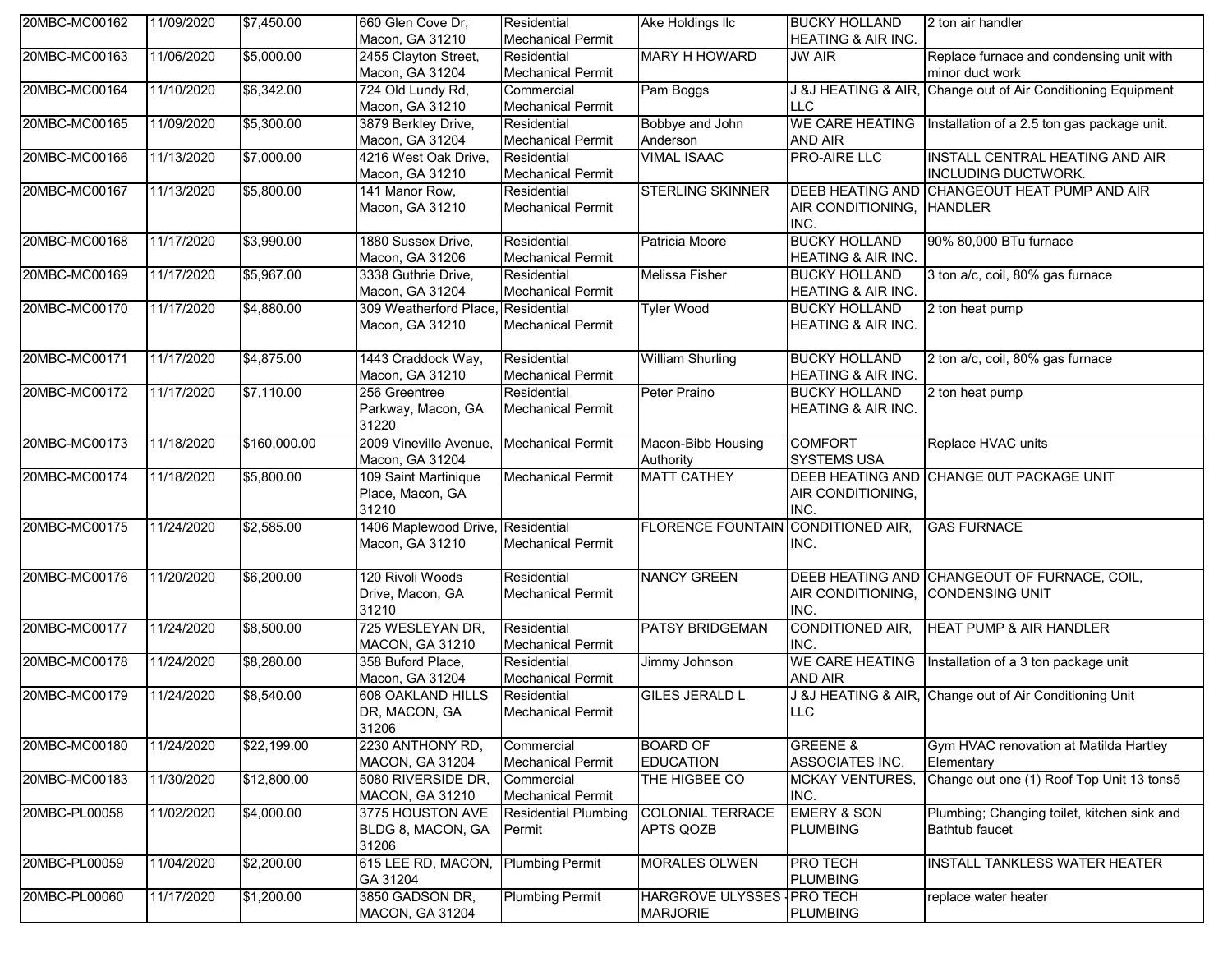| 20MBC-PL00061  | 11/12/2020 | \$4,000.00   | 4216 West Oak Drive,<br>Macon, GA 31210       | <b>Residential Plumbing</b><br>Permit          |                                        | <b>MBPU INC.</b>                                    | <b>INSTALL PLUMBING FOR NEW</b><br><b>RESIDENCE.</b>                                                                                                                                                                                                                  |
|----------------|------------|--------------|-----------------------------------------------|------------------------------------------------|----------------------------------------|-----------------------------------------------------|-----------------------------------------------------------------------------------------------------------------------------------------------------------------------------------------------------------------------------------------------------------------------|
| 20MBC-PL00062  | 11/16/2020 | \$12,000.00  | 5451 Thomaston Rd.,<br>Macon, GA 31220        | <b>Commercial Plumbing Raj Patel</b><br>Permit |                                        | <b>B A N PLUMBING</b>                               | Install plumbing for 1 toilet, 1 lav, 1 two bowl<br>break room sink, 2 under counter tankless<br>water heaters, 5 floor drains, 2 spigots and<br>new water service from meter to building.                                                                            |
| 20MBC-PL00063  | 11/16/2020 | \$8,000.00   | 264 College Street,<br>Macon, GA 31201        | <b>Residential Plumbing</b><br>Permit          | <b>Bea Ross</b>                        | <b>STEADY FLO</b><br><b>PLUMBING</b>                | Install a 1 hp sewage grinder pump and basin<br>on the left side of the house unseen sleeve 2<br>inch discharge pipe through old 4 inch sewer<br>line. Install ball valve and check valve. Cover<br>up pump basin with dirt. Only pipes will be<br>seen above ground. |
| 20MBC-PL00064  | 11/17/2020 | \$2,000.00   | 4364 Pinedale Drive,<br>Macon, GA 31206       | <b>Plumbing Permit</b>                         | <b>RAMON YOUNG</b>                     | <b>PRO TECH</b><br><b>PLUMBING</b>                  | <b>EMERGENCY WATER SERVICE</b>                                                                                                                                                                                                                                        |
| 20MBC-PL00065  | 11/30/2020 | \$1,198.00   | 570 ELL ST, MACON,<br>GA 31206                | <b>Residential Plumbing</b><br>Permit          | <b>JONES CASSANDRA</b>                 | <b>JS WHITENER ENT</b>                              | water heater replacement                                                                                                                                                                                                                                              |
| 20MBC-PO00017  | 11/16/2020 | \$92,500.00  | 402 ROWAN WALK,<br><b>MACON, GA 31210</b>     | Pool - Residential                             | <b>ELLIS REUBEN K</b>                  | <b>GEORGIA POOLS</b><br><b>LLC</b>                  | <b>INSTALL SWIMMING POOL FOR AN</b><br><b>EXISTING RESIDENCE</b>                                                                                                                                                                                                      |
| 20MBC-PO00020  | 11/10/2020 | \$28,700.00  | 2433 Lenora Place,<br>Macon, GA 31204         | Pool - Residential                             | <b>BRAD &amp;MEGAN</b><br><b>EVANS</b> | MONTEGO POOLS                                       | POOL INSTALLATION INCLUDING<br><b>ELECTRICAL</b>                                                                                                                                                                                                                      |
| 20MBC-PO00021  | 11/13/2020 | \$54,000.00  | 1060 Brookford Road,<br>Macon, GA 31210       | Pool - Residential                             | <b>RICK POGUE</b>                      | <b>IVEY LEAGUE</b><br><b>POOLS</b>                  | INSTALL POOL INCLUDING ELECTRICAL.                                                                                                                                                                                                                                    |
| 20MBC-PO00022  | 11/20/2020 | \$50,000.00  | 130 Grove Pointe<br>Drive, Macon, GA<br>31210 | Pool - Residential                             | <b>Ryan Schnitzer</b>                  | <b>MID-STATE POOLS</b>                              | Building swimming pool                                                                                                                                                                                                                                                |
| 20MBC-RBP00205 | 11/02/2020 | \$120,000.00 | 104 REDHILL BLVD,<br>MACON, GA 31216          | New Single Family<br><b>Dwelling</b>           | <b>NEDA INVESTMENTS</b><br><b>LLC</b>  | <b>NBC HOMES AT</b><br>GOODALL WOODS,<br>LLC        | Single family Dwelling including 3 trades                                                                                                                                                                                                                             |
| 20MBC-RBP00206 | 11/02/2020 | \$110,000.00 | 118 REDHILL BLVD,<br>MACON, GA 31216          | New Single Family<br><b>Dwelling</b>           | <b>NEDA INVESTMENTS</b><br><b>LLC</b>  | <b>NBC HOMES AT</b><br>GOODALL WOODS,<br><b>LLC</b> | Single Family Dwelling including 3 trades                                                                                                                                                                                                                             |
| 20MBC-RBP00207 | 11/02/2020 | \$120,000.00 | 120 REDHILL BLVD,<br>MACON, GA 31216          | <b>New Single Family</b><br><b>Dwelling</b>    | <b>NEDA INVESTMENTS</b><br><b>LLC</b>  | <b>NBC HOMES AT</b><br>GOODALL WOODS,<br><b>LLC</b> | Single family dwelling including 3 trades                                                                                                                                                                                                                             |
| 20MBC-RBP00208 | 11/02/2020 | \$120,000.00 | 108 REDHILL BLVD,<br>MACON, GA 31216          | New Single Family<br><b>Dwelling</b>           | <b>NEDA INVESTMENTS</b><br><b>LLC</b>  | <b>NBC HOMES AT</b><br>GOODALL WOODS,<br><b>LLC</b> | Single Family dwelling including 3 trades                                                                                                                                                                                                                             |
| 20MBC-RBP00209 | 11/02/2020 | \$120,000.00 | 110 REDHILL BLVD,<br><b>MACON, GA 31216</b>   | <b>New Single Family</b><br><b>Dwelling</b>    | <b>NEDA INVESTMENTS</b><br><b>LLC</b>  | <b>NBC HOMES AT</b><br>GOODALL WOODS,<br><b>LLC</b> | Single Family dwelling including 3 trades                                                                                                                                                                                                                             |
| 20MBC-RBP00210 | 11/02/2020 | \$130,000.00 | 114 REDHILL BLVD,<br><b>MACON, GA 31216</b>   | New Single Family<br>Dwelling                  | <b>NEDA INVESTMENTS</b><br>LLC         | <b>NBC HOMES AT</b><br>GOODALL WOODS,<br><b>LLC</b> | Single Family Dwelling including 3 trades                                                                                                                                                                                                                             |
| 20MBC-RBP00211 | 11/02/2020 | \$120,000.00 | 116 REDHILL BLVD,<br>MACON, GA 31216          | New Single Family<br><b>Dwelling</b>           | <b>NEDA INVESTMENTS</b><br><b>LLC</b>  | <b>NBC HOMES AT</b><br>GOODALL WOODS,<br><b>LLC</b> | Single Family Dwelling including 3 trades                                                                                                                                                                                                                             |
| 20MBC-RBP00212 | 11/02/2020 | \$120,000.00 | 311 MILL MEADOW<br>RD, MACON, GA<br>31216     | New Single Family<br><b>Dwelling</b>           | <b>NEDA INVESTMENTS</b><br><b>LLC</b>  | <b>NBC HOMES AT</b><br>GOODALL WOODS,<br>LLC.       | Single family dwelling including 3 trades                                                                                                                                                                                                                             |
| 20MBC-RBP00213 | 11/02/2020 | \$130,000.00 | 106 REDHILL BLVD,<br>MACON, GA 31216          | New Single Family<br><b>Dwelling</b>           | <b>NEDA INVESTMENTS</b><br><b>LLC</b>  | <b>NBC HOMES AT</b><br>GOODALL WOODS,<br><b>LLC</b> | Single Family Dwelling including 3 trades                                                                                                                                                                                                                             |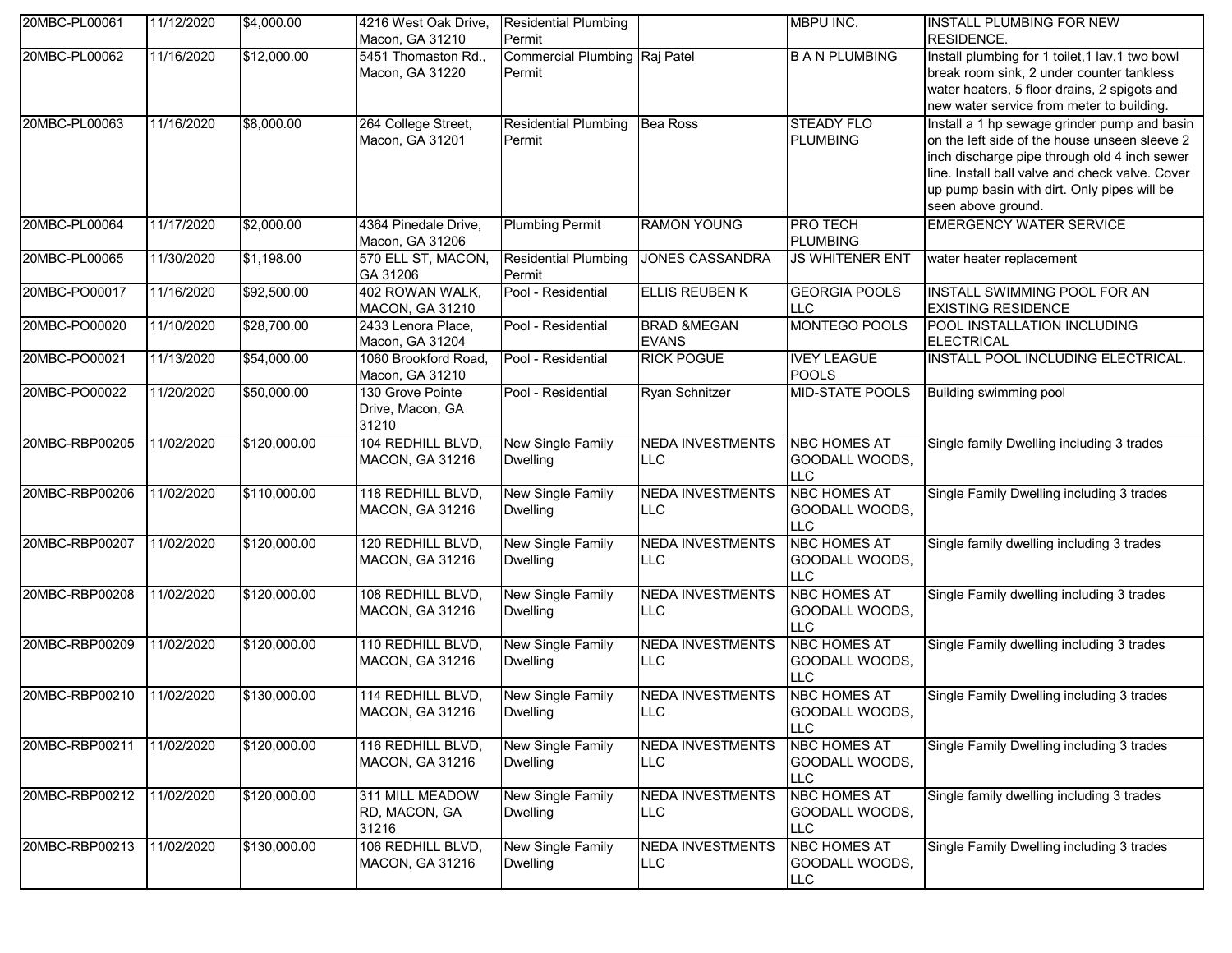| 20MBC-RBP00214 | 11/05/2020 | \$114,573.00 | 414 OAK SUNSET DR, New Single Family<br><b>MACON, GA 31206</b> | <b>Dwelling</b>                             | THREE OAKS CONST<br>& DEV                   | <b>THREE OAKS</b><br><b>CONSTRUCTION</b><br>AND<br>DEVELOPMENT, INC | Residential single family home including 3<br>trades                                                                                  |
|----------------|------------|--------------|----------------------------------------------------------------|---------------------------------------------|---------------------------------------------|---------------------------------------------------------------------|---------------------------------------------------------------------------------------------------------------------------------------|
| 20MBC-RBP00215 | 11/05/2020 | \$23,500.00  | 407 Carrington Circle,<br>Macon, GA 31210                      | <b>Residential Addition</b>                 | <b>THE VIOLET</b><br>MONTROSE JACOBS        | <b>ARCHADECK OF</b>                                                 | Adding a Three Season Porch and to the back<br>CENTRAL GEORGIA of the home. Currently there is a 12x12 deck in<br>this location.      |
| 20MBC-RBP00216 | 11/05/2020 | \$1,500.00   | 4168 Buena Vista<br>Avenue, Macon, GA<br>31206                 | <b>Residential Remodel</b>                  | <b>WALLIS</b>                               |                                                                     | WHITLEY ANN & NINA RDG VENTURES LLC Roof and wall repairs due to tree damage                                                          |
| 20MBC-RBP00217 | 11/05/2020 | \$10,000.00  | 112 Idle Hour Drive,<br>Macon, GA 31210                        | <b>Residential Addition</b>                 | <b>JIM &amp; LISA BEVELL</b>                | <b>MID-STATE</b><br><b>DEVELOPMENT</b>                              | <b>BUILD AN ADDITION TO THE EXISTING</b><br>STRUCTURE OF THE RESIDENCE                                                                |
| 20MBC-RBP00218 | 11/09/2020 | \$125,000.00 | 490 Southern Oaks<br>Drive, Macon, GA<br>31216                 | New Single Family<br><b>Dwelling</b>        | Homer Placer LLC                            | <b>MICHELE</b>                                                      | CUSTOM HOMES BY Single family including 3 trades                                                                                      |
| 20MBC-RBP00219 | 11/09/2020 | \$125,000.00 | 501 Southern Oaks<br>Drive, Macon, GA<br>31201                 | New Single Family<br><b>Dwelling</b>        | Custom Homes by<br>Michele                  | <b>MICHELE</b>                                                      | CUSTOM HOMES BY Single family dwelling including 3 trades                                                                             |
| 20MBC-RBP00220 | 11/06/2020 | \$80,000.00  | 120 Plantation Oaks<br>Drive, Macon, GA<br>31220               | Accessory Building -<br>Residential         | <b>BOND JAMES L &amp;</b><br><b>NICHOLE</b> |                                                                     | Accessory building                                                                                                                    |
| 20MBC-RBP00221 | 11/09/2020 | \$125,000.00 | 498 Southern Oaks<br>Drive, Macon, GA<br>31201                 | New Single Family<br><b>Dwelling</b>        | Homer Placer LLC                            | <b>MICHELE</b>                                                      | CUSTOM HOMES BY Single family including 3 trades                                                                                      |
| 20MBC-RBP00222 | 11/06/2020 | \$4,000.00   | 229 PURSLEY<br>STREET, MACON, GA<br>31201                      | <b>Residential Remodel</b>                  | <b>QUINTARIUS BECK</b>                      |                                                                     | <b>INTERIOR REMODEL</b>                                                                                                               |
| 20MBC-RBP00223 | 11/10/2020 | \$200,000.00 | 241 TRELLIS WALK,<br>MACON, GA 31220                           | New Single Family<br><b>Dwelling</b>        | SPP RESIDENTIAL LLC LMH                     | CONSTRUCTION,<br>INC.                                               | construct new home including 3 trades                                                                                                 |
| 20MBC-RBP00224 | 11/10/2020 | \$200,000.00 | 236 TRELLIS WALK,<br><b>MACON, GA 31220</b>                    | <b>New Single Family</b><br><b>Dwelling</b> | <b>SPP RESIDENTIAL LLC LMH</b>              | CONSTRUCTION,<br>INC.                                               | construct new home including 3 trades                                                                                                 |
| 20MBC-RBP00225 | 11/10/2020 | \$200,000.00 | 221 Trellis Walk,<br>Macon, GA 31220                           | New Single Family<br><b>Dwelling</b>        | LMH Construction, Inc.                      | <b>LMH</b><br>CONSTRUCTION,<br>INC.                                 | construct new home including 3 trades                                                                                                 |
| 20MBC-RBP00226 | 11/09/2020 | \$38,000.00  | 160 HARBOR DRIVE,<br><b>MACON, GA 31220</b>                    | Accessory Building -<br>Residential         | <b>JOHN APPLEGATE</b>                       |                                                                     | NEW BOAT DOCK INCLUDING 3 TRADES                                                                                                      |
| 20MBC-RBP00227 | 11/18/2020 | \$200,000.00 | 217 Trellis Walk,<br>Macon, GA 31220                           | New Single Family<br><b>Dwelling</b>        | LMH Construction, Inc                       | <b>LMH</b><br>CONSTRUCTION,<br>INC.                                 | construct new home including 3 trades                                                                                                 |
| 20MBC-RBP00228 | 11/20/2020 | \$9,000.00   | 204 Oakleaf Drive,<br>Macon, GA 31210                          | <b>Residential Addition</b>                 | AMY AND BRAD LORD CARREKER                  | <b>CONSTRUCTION</b>                                                 | <b>BUILDING ADDITON OVER THE EXISTING</b><br>PATIO TO THE EXISTING STRUCTURE OF<br>THE RESIDENCE                                      |
| 20MBC-RBP00229 | 11/19/2020 | \$145,000.00 | 3979 Rogers Road,<br>Lizella, GA 31052                         | New Single Family<br><b>Dwelling</b>        | <b>Toni Miller</b>                          | <b>MICHELE</b>                                                      | CUSTOM HOMES BY Single family including 3 trades                                                                                      |
| 20MBC-RBP00230 | 11/19/2020 | \$16,000.00  | 2907 Southshore Drive,<br>Macon, GA 31204                      | <b>Residential Remodel</b>                  | <b>COLT PROPERTIES</b><br><b>LLC</b>        | DIVERSIFIED 2004,<br><b>LLC</b>                                     | TEAR OUT ALL CHARD WOOD AND RE-<br><b>FRAME ROOF ABOVE GARAGE, REWIRE</b><br>ALL WIRE AFFECTED BY THE FIRE AND<br>PUT IN NEW SERVICE. |
| 20MBC-RBP00231 | 11/19/2020 | \$75,000.00  | 639 Old Club Road<br>South, Macon, GA<br>31210                 | Accessory Building -<br>Residential         | Ronald D. Bland                             | <b>BLAND ROOFING</b><br>CO., INC.                                   | Building addition to the rear of the existing<br>structure only. All setback requirements must<br>be maintained.                      |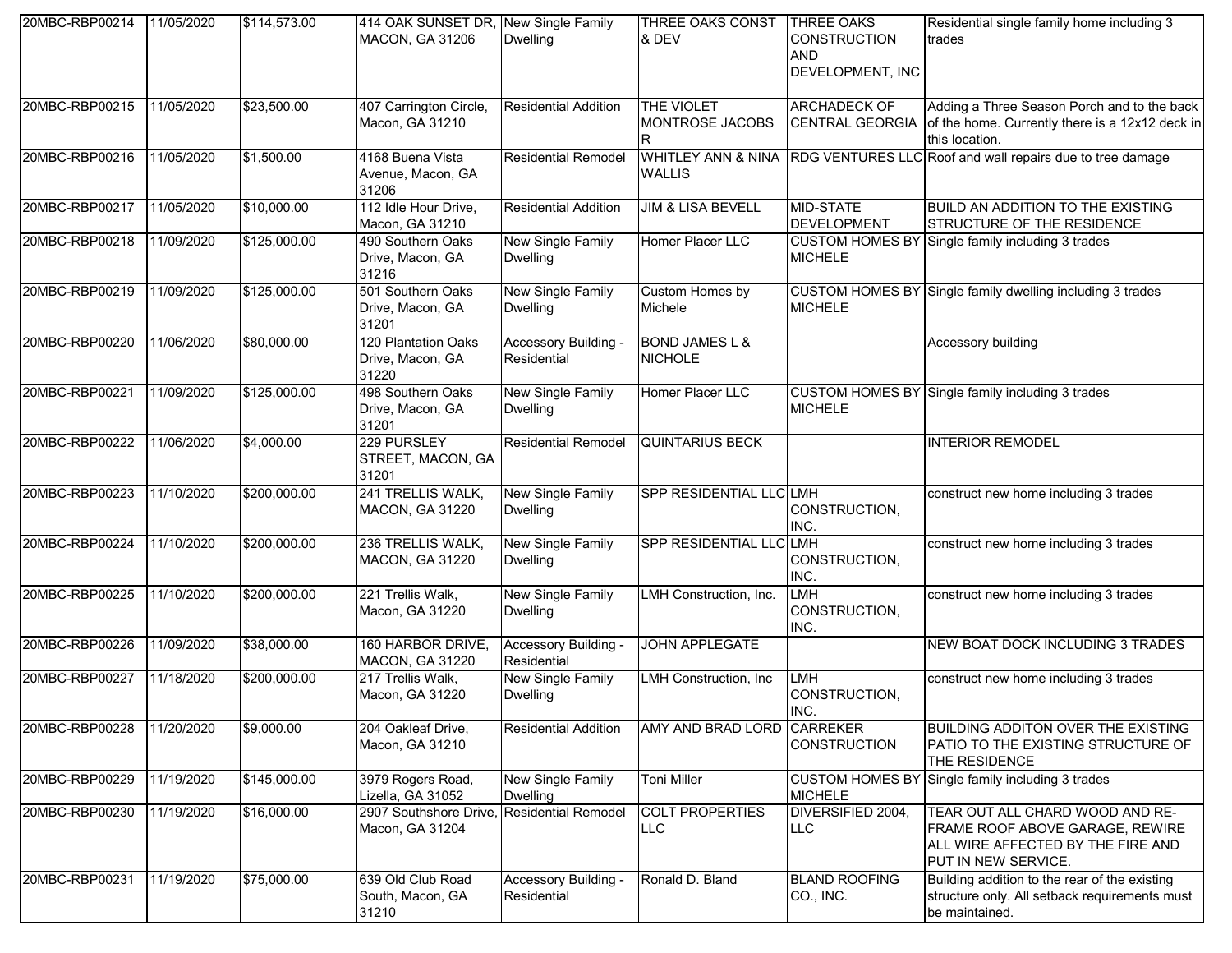| 20MBC-RBP00232 | 11/19/2020 | \$15,000.00  | 917 Tucker Road,<br>Macon, GA 31210                         | <b>Residential Addition</b>                 | <b>ADAM TOLBERT</b>                           |                                                                            | <b>ACCESSORY BUILDING INCLUDING</b><br>ELECTRICAL AND PLUMBING                                                                                                                                                                                                                            |
|----------------|------------|--------------|-------------------------------------------------------------|---------------------------------------------|-----------------------------------------------|----------------------------------------------------------------------------|-------------------------------------------------------------------------------------------------------------------------------------------------------------------------------------------------------------------------------------------------------------------------------------------|
| 20MBC-RBP00233 | 11/24/2020 | \$114,375.00 | 7141 Wimpy Road,<br>Macon, GA 31206                         | New Single Family<br><b>Dwelling</b>        | Three Oaks<br>Construction                    | <b>THREE OAKS</b><br><b>CONSTRUCTION</b><br><b>AND</b><br>DEVELOPMENT, INC | New single family home including 3 trades                                                                                                                                                                                                                                                 |
| 20MBC-RBP00234 | 11/24/2020 | \$115,287.00 | 7145 Wimpy Road,<br>Macon, GA 31206                         | <b>New Single Family</b><br><b>Dwelling</b> | Three Oaks<br>Construction                    | <b>THREE OAKS</b><br><b>CONSTRUCTION</b><br><b>AND</b><br>DEVELOPMENT, INC | New single family home including 3 trades.                                                                                                                                                                                                                                                |
| 20MBC-RBP00235 | 11/24/2020 | \$115,773.00 | 7159 Wimpy Road,<br>Macon, GA 31206                         | New Single Family<br><b>Dwelling</b>        | <b>Three Oaks</b><br>Construction             | THREE OAKS<br><b>CONSTRUCTION</b><br><b>AND</b><br>DEVELOPMENT, INC        | New single family home including 3 trades.                                                                                                                                                                                                                                                |
| 20MBC-RBP00236 | 11/24/2020 | \$115,560.00 | 7163 Wimpy Road,<br>Macon, GA 31206                         | <b>New Single Family</b><br><b>Dwelling</b> | Three Oaks<br>Construction                    | THREE OAKS<br><b>CONSTRUCTION</b><br><b>AND</b><br>DEVELOPMENT, INC        | New single family home including 3 trades                                                                                                                                                                                                                                                 |
| 20MBC-RBP00237 | 11/24/2020 | \$220,000.00 | 124 Nautica Pointe,<br>Macon, GA 31220                      | New Single Family<br><b>Dwelling</b>        | Georgia Construction<br>Inc                   | <b>GEORGIA</b><br><b>CONSTRUCTION</b><br>INC.                              | New Home construction including 3 trades                                                                                                                                                                                                                                                  |
| 20MBC-RBP00238 | 11/24/2020 | \$120,000.00 | 504 Kinsale Ct, Macon,<br>GA 31216                          | New Single Family<br><b>Dwelling</b>        | <b>WJH LLC</b>                                | <b>WJH LLC</b>                                                             | Single Family New Construction Dwelling<br>including 3 trades                                                                                                                                                                                                                             |
| 20MBC-RBP00239 | 11/24/2020 | \$120,000.00 | 508 Kinsale Ct, Macon,<br>GA 31216                          | New Single Family<br>Dwelling               | <b>WJH LLC</b>                                | <b>WJH LLC</b>                                                             | Single Family New Construction Dwelling<br>including 3 trades                                                                                                                                                                                                                             |
| 20MBC-RBP00240 | 11/24/2020 | \$120,000.00 | 512 Kinsale Ct, Macon, New Single Family<br>GA 31216        | <b>Dwelling</b>                             | <b>WJH LLC</b>                                | <b>WJH LLC</b>                                                             | Single Family New Construction Dwelling<br>including 3 trades                                                                                                                                                                                                                             |
| 20MBC-RBP00241 | 11/24/2020 | \$120,000.00 | 513 Kinsale Ct, Macon,<br>GA 31216                          | New Single Family<br>Dwelling               | <b>WJH LLC</b>                                | <b>WJH LLC</b>                                                             | Single Family New Construction Dwelling<br>including 3 trades                                                                                                                                                                                                                             |
| 20MBC-RBP00242 | 11/24/2020 | \$120,000.00 | 509 Kinsale Ct, Macon,<br>GA 31216                          | New Single Family<br><b>Dwelling</b>        | <b>WJH LLC</b>                                | <b>WJH LLC</b>                                                             | Single Family New Construction Dwelling<br>including 3 trades                                                                                                                                                                                                                             |
| 20MBC-RBP00243 | 11/24/2020 | \$120,000.00 | 505 Kinsale Ct, Macon,<br>GA 31216                          | New Single Family<br><b>Dwelling</b>        | <b>WJH LLC</b>                                | <b>WJH LLC</b>                                                             | Single Family New Construction Dwelling<br>including 3 trades                                                                                                                                                                                                                             |
| 20MBC-RBP00244 | 11/24/2020 | \$120,000.00 | 501 Kinsale Ct, Macon,<br>GA 31216                          | <b>New Single Family</b><br><b>Dwelling</b> | <b>WJH LLC</b>                                | <b>WJH LLC</b>                                                             | Single Family New Construction Dwelling<br>including 3 trades                                                                                                                                                                                                                             |
| 20MBC-RBP00245 | 11/24/2020 | \$13,500.00  | 120 COLAPARCHEE<br>PLANTATION DR,<br><b>MACON, GA 31220</b> | New Single Family<br><b>Dwelling</b>        | <b>BRYANT JETAMINA &amp;</b><br><b>ROMONA</b> |                                                                            | <b>NEW SINGLE FAMILY DWELLING</b><br>INCLUDING PLUMBING, ELECTRICAL,<br><b>MECHANICAL</b>                                                                                                                                                                                                 |
| 20MBC-RBP00246 | 11/24/2020 | \$18,000.00  | 1409 ROYALWYN DR,<br>MACON, GA 31220                        | <b>Residential Remodel</b>                  | <b>WILLIAMS MILBURN J</b>                     | (HOMEOWNER)                                                                | MILBURN WILLIAMS REPLACE THE ROOF, REDO THE FLOORS,<br>RENOVATE THE KITCHEN & BATHROOMS,<br>REPAIR WINDOWS, REPLACE DOORS,<br>PAINT AND SOME ELECTRICAL WORK                                                                                                                              |
| 20MBC-RBP00247 | 11/24/2020 | \$50,000.00  | 6331 OLD FORSYTH<br>RD, MACON, GA<br>31210                  | <b>Residential Addition</b>                 | <b>WINTER CARYN A &amp;</b>                   | <b>ELIZABETH FORD</b><br>(HOMEOWNER)                                       | Adding on to back of property to include a<br>porch and master bathroom addition. I have<br>attached a copy of the Warranty Deed (to<br>show proof of ownership), Homeowner's<br>Affidavit, Residential Permit Application, and<br>Planning and Zoning Certificate. Including 4<br>Trades |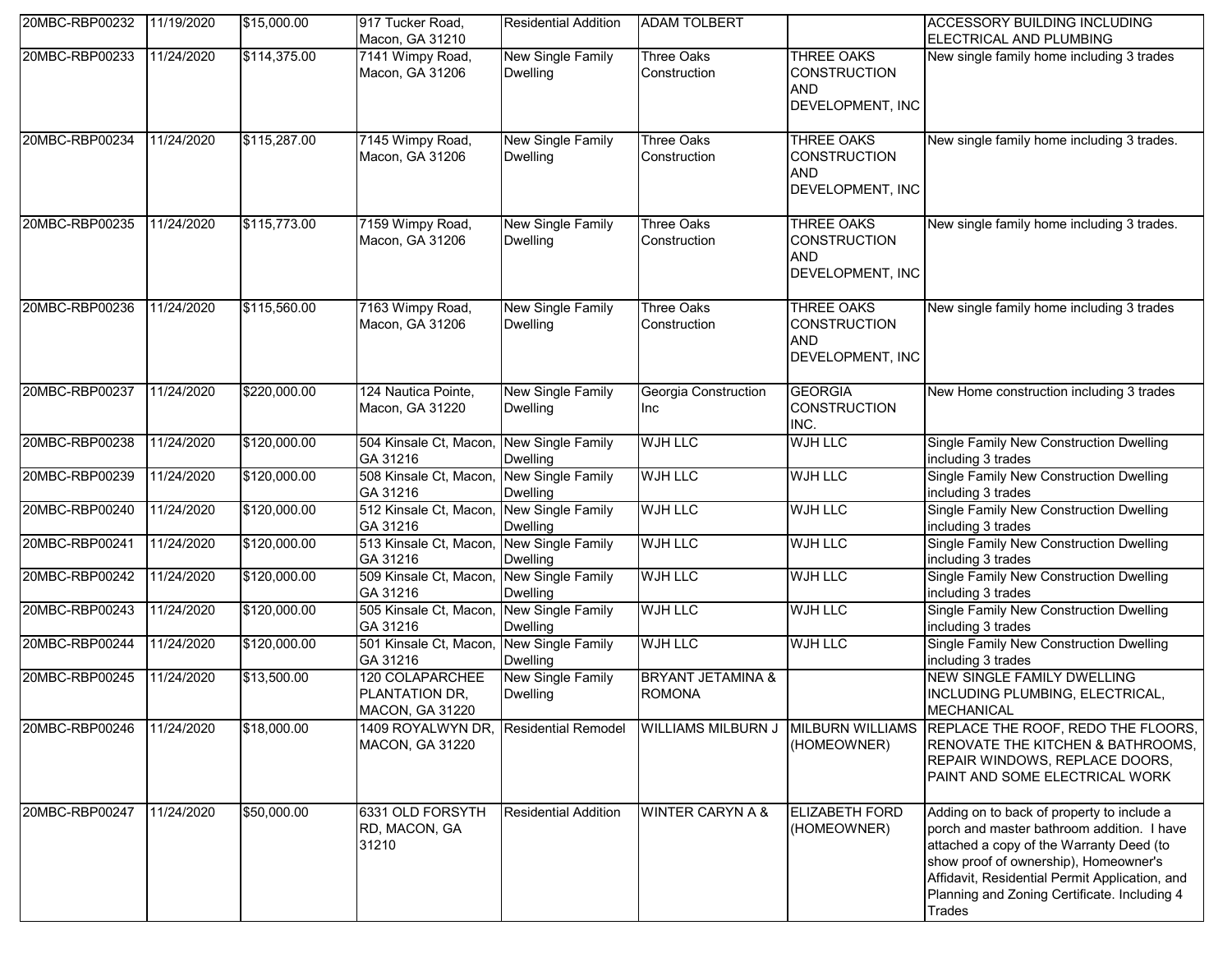| 20MBC-RBP00248 | 11/25/2020 | \$120,000.00 | 135 COLD CREEK<br>PKWY, MACON, GA<br>31210                   | New Single Family<br><b>Dwelling</b>        | <b>VJA LLC</b>                                             | <b>WJH LLC</b>                              | Single Family New Construction Dwelling<br>including 3 trades                             |
|----------------|------------|--------------|--------------------------------------------------------------|---------------------------------------------|------------------------------------------------------------|---------------------------------------------|-------------------------------------------------------------------------------------------|
| 20MBC-RBP00249 | 11/25/2020 | \$120,000.00 | 115 COLD CREEK<br>PKWY, MACON, GA<br>31210                   | <b>New Single Family</b><br><b>Dwelling</b> | <b>VJA LLC</b>                                             | <b>WJH LLC</b>                              | Single Family New Construction Dwelling<br>including 3 trades                             |
| 20MBC-RBP00250 | 11/25/2020 | \$120,000.00 | 111 COLD CREEK<br>PKWY, MACON, GA<br>31210                   | New Single Family<br><b>Dwelling</b>        | <b>VJA LLC</b>                                             | <b>WJH LLC</b>                              | Single Family New Construction Dwelling<br>including 3 trades                             |
| 20MBC-RBP00251 | 11/25/2020 | \$120,000.00 | 449 KILDARE WAY,<br>MACON, GA 31206                          | New Single Family<br><b>Dwelling</b>        | THREE OAKS CONST<br>& DEV INC                              | <b>WJH LLC</b>                              | Residential Single Family New Construction<br>including 3 trades                          |
| 20MBC-RBP00253 | 11/30/2020 | \$178,560.00 | 100 WALDEN WOODS New Single Family<br>DR, MACON, GA<br>31216 | <b>Dwelling</b>                             | <b>PUCKETT BENJAMIN</b><br>C JR & SIMPSON<br><b>JANICE</b> | C. PERGERSON<br>CONSTRUCTION,<br><b>LLC</b> | <b>NEW SINGLE FAMILY DWELLING</b><br>INCLUDING ELECTRICAL, MECHANICAL,<br><b>PLUMBING</b> |
| 20MBC-RLV00118 | 11/04/2020 | \$600.00     | 5430 HARTLEY<br>BRIDGE RD, MACON,<br>GA 31216                | Low Voltage<br>Residential                  | LINEBERGER KELLY RADT SECURITY                             | <b>SERVICES</b>                             | <b>BA Alarm</b>                                                                           |
| 20MBC-RLV00119 | 11/04/2020 | \$600.00     | 1033 MARION OAKS<br>DR, MACON, GA<br>31216                   | Low Voltage<br>Residential                  | <b>PURE</b><br><b>CONSTRUCTION LLC</b>                     | <b>ADT SECURITY</b><br><b>SERVICES</b>      | <b>BA Alarm</b>                                                                           |
| 20MBC-RLV00120 | 11/04/2020 | \$600.00     | 1622 WOODROW PL,<br><b>MACON, GA 31204</b>                   | Low Voltage<br>Residential                  | BRONSON TYRENIA & ADT SECURITY<br><b>KENNETH W/R</b>       | <b>SERVICES</b>                             | <b>BA Alarm</b>                                                                           |
| 20MBC-RLV00121 | 11/04/2020 | \$600.00     | 2912 AUDUBON DR,<br><b>MACON, GA 31204</b>                   | Low Voltage<br>Residential                  | <b>CLARA CO</b>                                            | <b>ADT SECURITY</b><br><b>SERVICES</b>      | <b>BA Alarm</b>                                                                           |
| 20MBC-RLV00122 | 11/04/2020 | \$600.00     | 3811 GRAND AVE,<br><b>MACON, GA 31204</b>                    | Low Voltage<br>Residential                  | <b>BUCKNER DIARA D</b>                                     | <b>ADT SECURITY</b><br><b>SERVICES</b>      | <b>BA Alarm</b>                                                                           |
| 20MBC-RLV00123 | 11/04/2020 | \$600.00     | 1049 GREENTREE<br>PKWY, MACON, GA<br>31220                   | Low Voltage<br>Residential                  | <b>BAILEY CARYN T</b>                                      | <b>ADT SECURITY</b><br><b>SERVICES</b>      | <b>BA Alarm</b>                                                                           |
| 20MBC-RLV00124 | 11/05/2020 | \$600.00     | 125 Huntington Place,<br>Macon, GA 31210                     | Low Voltage<br>Residential                  | Suellen Richardson                                         | <b>ADT SECURITY</b><br><b>SERVICES</b>      | <b>BA Alarm</b>                                                                           |
| 20MBC-RLV00125 | 11/05/2020 | \$600.00     | 4177 Carlo Avenue,<br>Macon, GA 31204                        | Low Voltage<br>Residential                  | Lorraine Warren                                            | <b>ADT SECURITY</b><br><b>SERVICES</b>      | <b>BA Alarm</b>                                                                           |
| 20MBC-RLV00126 | 11/05/2020 | \$600.00     | 3170 Ingleside Avenue,<br>Macon, GA 31204                    | Low Voltage<br>Residential                  | <b>Spencer Williams</b>                                    | <b>ADT SECURITY</b><br><b>SERVICES</b>      | <b>BA Alarm</b>                                                                           |
| 20MBC-RLV00127 | 11/05/2020 | \$600.00     | 3574 Napier Avenue,<br>Macon, GA 31204                       | Low Voltage<br>Residential                  | Lulisa Johnson                                             | <b>ADT SECURITY</b><br><b>SERVICES</b>      | <b>BA Alarm</b>                                                                           |
| 20MBC-RLV00128 | 11/06/2020 | \$600.00     | 113 McClain Circle,<br>Macon, GA 31216                       | Low Voltage<br>Residential                  | Syed Karim                                                 | <b>ADT SECURITY</b><br><b>SERVICES</b>      | <b>BA Alarm</b>                                                                           |
| 20MBC-RLV00129 | 11/06/2020 | \$600.00     | 4938 Wellington Place, Low Voltage<br>Macon, GA 31210        | Residential                                 | Jodi Sappe                                                 | <b>ADT SECURITY</b><br><b>SERVICES</b>      | <b>BA Alarm</b>                                                                           |
| 20MBC-RLV00130 | 11/09/2020 | \$600.00     | 1052 Brookford Road,<br>Macon, GA 31210                      | Low Voltage<br>Residential                  | <b>Mallory Freeman</b>                                     | <b>ADT SECURITY</b><br><b>SERVICES</b>      | <b>BA Alarm</b>                                                                           |
| 20MBC-RLV00131 | 11/09/2020 | \$600.00     | 4259 Carlo Ave,<br>Macon, GA 31204                           | Low Voltage<br>Residential                  | Katherine Battle-Dennis                                    | <b>ADT SECURITY</b><br><b>SERVICES</b>      | <b>BA Alarm</b>                                                                           |
| 20MBC-RLV00132 | 11/09/2020 | \$600.00     | 4246 Old Club Rd E,<br>Macon, GA 31210                       | Low Voltage<br>Residential                  | Tamara Yarbrough                                           | <b>ADT SECURITY</b><br><b>SERVICES</b>      | <b>BA ALarm</b>                                                                           |
| 20MBC-RLV00133 | 11/10/2020 | \$600.00     | 1524 Lone Oak Drive,<br>Macon, GA 31211                      | Low Voltage<br>Residential                  | James Baker                                                | <b>ADT SECURITY</b><br><b>SERVICES</b>      | <b>BA Alarm</b>                                                                           |
| 20MBC-RLV00134 | 11/10/2020 | \$600.00     | 127 Rogers Avenue,<br>Macon, GA 31204                        | Low Voltage<br>Residential                  | George Nichols                                             | <b>ADT SECURITY</b><br><b>SERVICES</b>      | <b>BA Alarm</b>                                                                           |
| 20MBC-RLV00135 | 11/13/2020 | \$600.00     | 2281 Vineville, Macon,<br>GA 31204                           | Low Voltage<br>Residential                  | <b>Calvin Cherry</b>                                       | <b>ADT SECURITY</b><br><b>SERVICES</b>      | <b>BA Alarm</b>                                                                           |